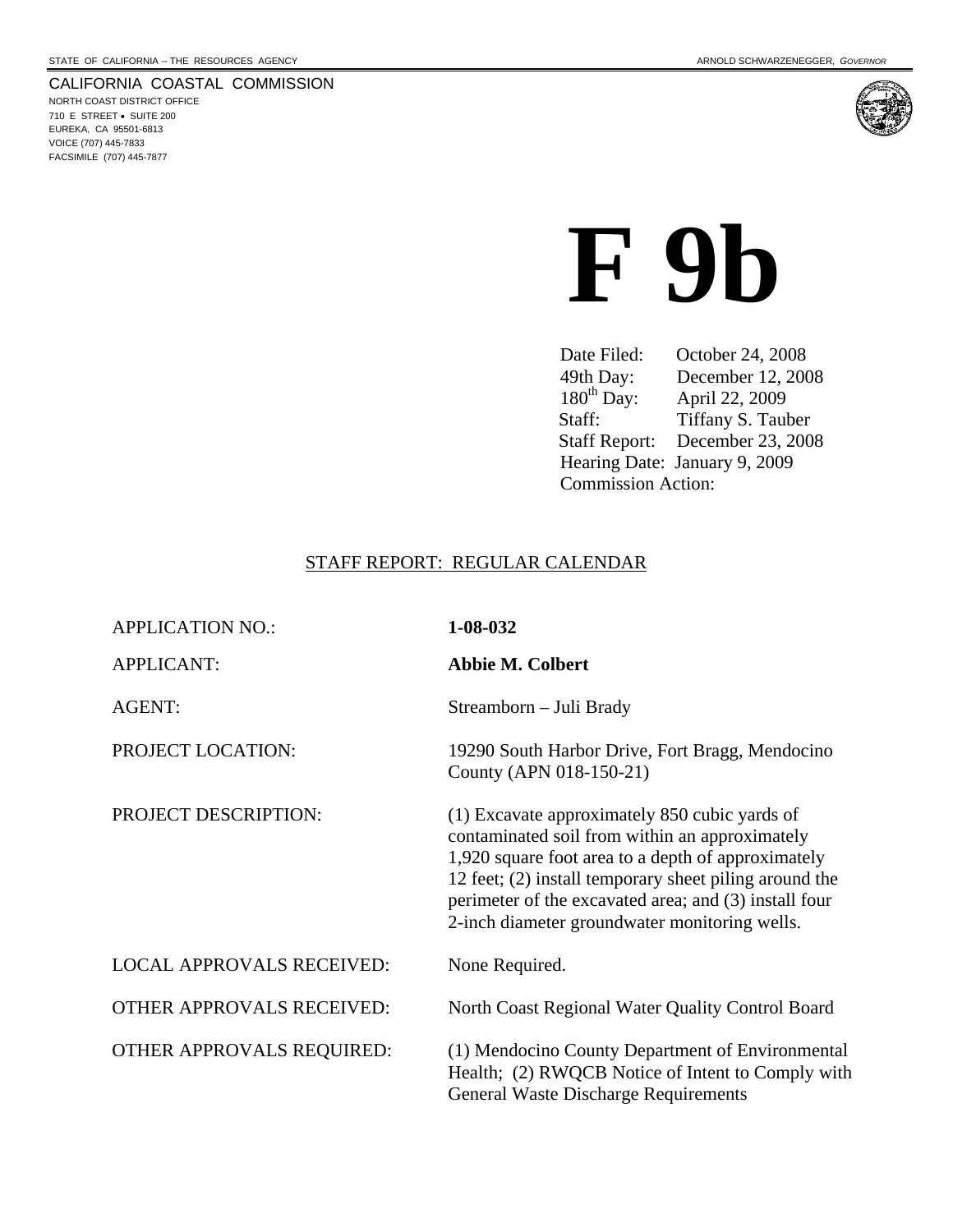## SUBSTANTIVE FILE DOCUMENTS: (1) "*Workplan for Excavation and Subsequent Groundwater Monitoring, 19290 South Harbor Drive, Fort Bragg, CA* (RWQCB Case No. 1TMC577)," prepared by Streamborn, dated July 28, 2008; and (2)*"Letter Report - Supplemental Soil and Groundwater Investigation Conducted 9-10 October 2008, 19290 South Harbor Drive, Fort Bragg* CA (RWQCB Case No. 1TMC577)," prepared by Streamborn, dated October 24, 2008.

## **SUMMARY OF STAFF RECOMMENDATION:**

Staff recommends that the Commission approve with conditions the coastal development permit for the proposed contaminated soil remediation project. The proposed project involves removing contaminated soil impacted by former underground gasoline and diesel storage tanks at the subject site by excavating approximately 850 cubic yards of soil from within an approximately 1,920 square foot area to a depth of approximately 12 feet. Temporary sheet piling would be installed around the perimeter of the excavated area to stabilize the walls of the excavation. Due to the high groundwater level at the site, the excavation area would be dewatered. The water would be pumped into above-ground storage tanks, sampled, profiled, and disposed of at an appropriately permitted facility. The applicant proposes to add approximately 550 pounds of oxygen-release compound within the backfill material and install a 2-inch diameter slotted PVC infiltration pipe embedded within the backfill for potential future treatment of residual contamination. Additionally, four 2-inch diameter groundwater monitoring wells would be installed to a depth of 12 feet in accessible areas surrounding existing structures to monitor longterm residual groundwater concentrations, temporal trends, and attenuation parameters.

The subject site is located at the north end of South Harbor Drive, on the southern bank of the Noyo River in an unincorporated area of Fort Bragg, Mendocino County. The site is located approximately 30 feet from the edge of the Noyo River and is developed with an existing warehouse structure previously used for commercial fishing activities that is currently vacant. The surrounding harbor area is comprised of mixed uses including a marina, boat repair facilities, and recreational and commercial fishing facilities.

The proposed excavation is intended to remove the most heavily contaminated soil to minimize the health and safety hazards and environmental impacts associated with contaminant migration to the Noyo River and vapor intrusion at adjacent structures. Overall, the proposed project is protective of water quality and the biological productivity of the Noyo River, as the proposed excavation and removal of the contaminated soil would minimize environmental and water quality impacts associated with potential contaminant migration to the Noyo River. However, as the proposed project involves ground disturbance and excavation of contaminated soils as close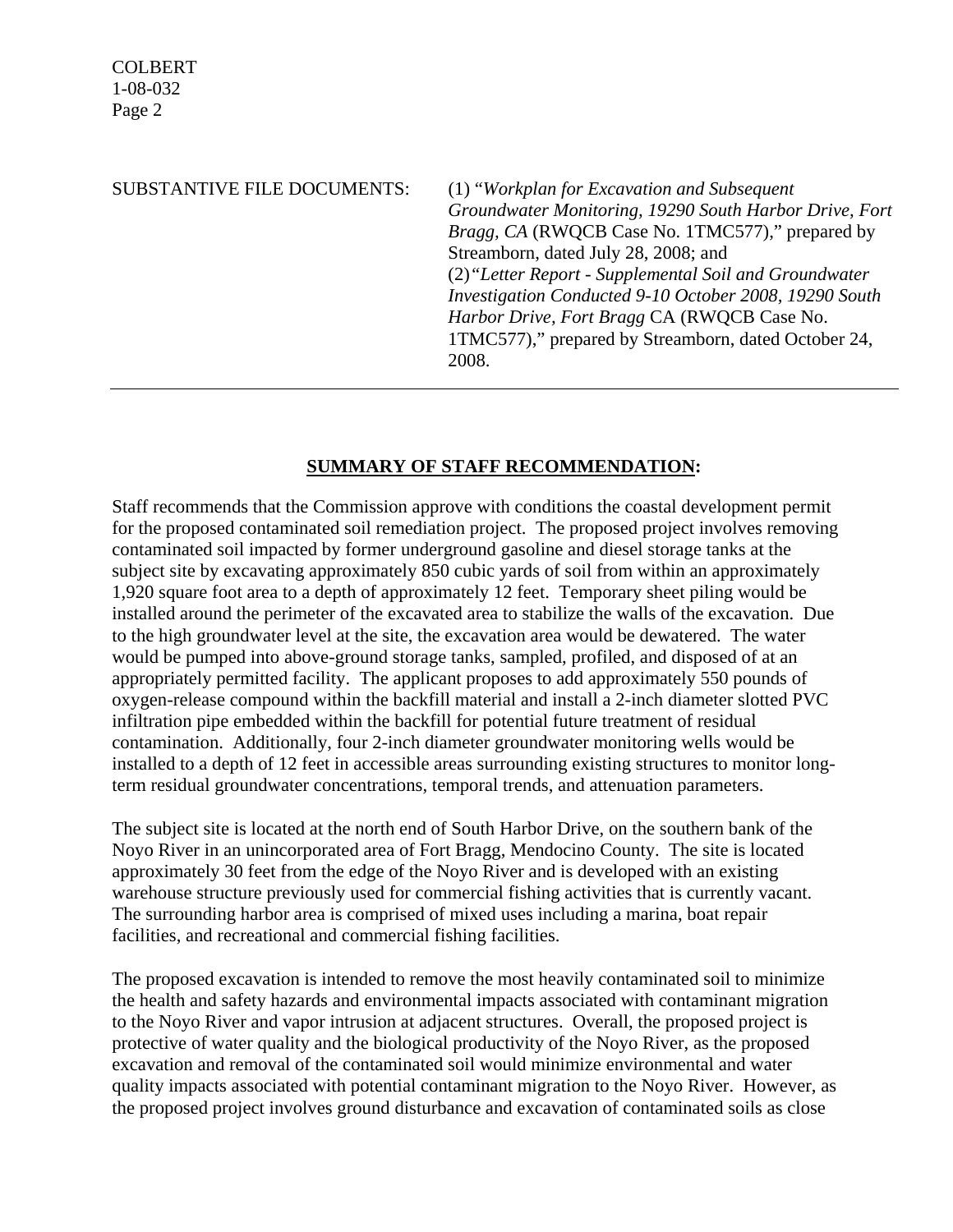as 30 feet from the Noyo River, potential adverse impacts to coastal water quality could occur in the form of contaminated runoff and sedimentation. Staff is recommending several special conditions described below to minimize potential adverse impacts to water quality and the biological productivity of the Noyo River.

A workplan was prepared for the proposed project that lays out the scope of work for excavation of the contaminated soil and groundwater monitoring at the site. The workplan was reviewed and approved by the Regional Water Quality Control Board. Additionally, the Commission's Water Quality unit staff reviewed the proposed workplan and determined that the proposed method of excavation and offsite disposal is generally acceptable and, with recommended special conditions, would not result in significant adverse impacts to coastal water quality.

The proposed excavation workplan includes measures that would minimize the potential for contaminated runoff to reach the Noyo River, including (1) all excavated soil would be placed directly in transport vehicles to be immediately taken offsite rather than being stockpiled onsite, which would minimize the potential for contaminated runoff and sedimentation, (2) groundwater from within the dewatered excavation area would be pumped into an onsite storage tank/truck and disposed of offsite at an appropriate disposal facility, and (3) four groundwater monitoring wells would be installed to monitor long-term residual groundwater impacts. To ensure that the applicant carries out the proposed project consistent with the workplan prepared for the project, staff recommends Special Condition No. 2 that requires the applicant to undertake the excavation, disposal, and monitoring activities in accordance with the workplan prepared for the project.

The water quality of the Noyo River could also be adversely affected by the introduction of potentially hazardous materials, such as fuels and oils associated with excavation and transport equipment and from sediment leaving the site during excavation work. To ensure that adverse water quality impacts associated with construction equipment and sedimentation are minimized, Special Condition No. 3 imposes certain construction-related responsibilities requiring the implementation of Best Management Practices as proposed by the applicant pertaining to construction equipment, dewatering, soil management, and repaving. To further minimize potential significant adverse impacts to the water quality of the Noyo River from runoff and sediment mobilization, staff recommends Special Condition No. 1 that requires the proposed excavation to be conducted during the dry season between May 1 and October 1.

The proposed excavation would not remove all of the contaminated soil present at the site because the contamination has spread beneath existing surrounding structures. Therefore, the proposed workplan involves adding an oxygen-releasing compound to the backfill following excavation and installing infiltration piping for potential future treatment of residual contamination. Special Condition No. 5 expressly requires that any future remedial actions proposed at the site shall not be performed until the applicant obtains an amendment to this coastal development permit or a new permit to ensure that the Commission would have the ability to review all future proposed remedial activities on the site to ensure that such activities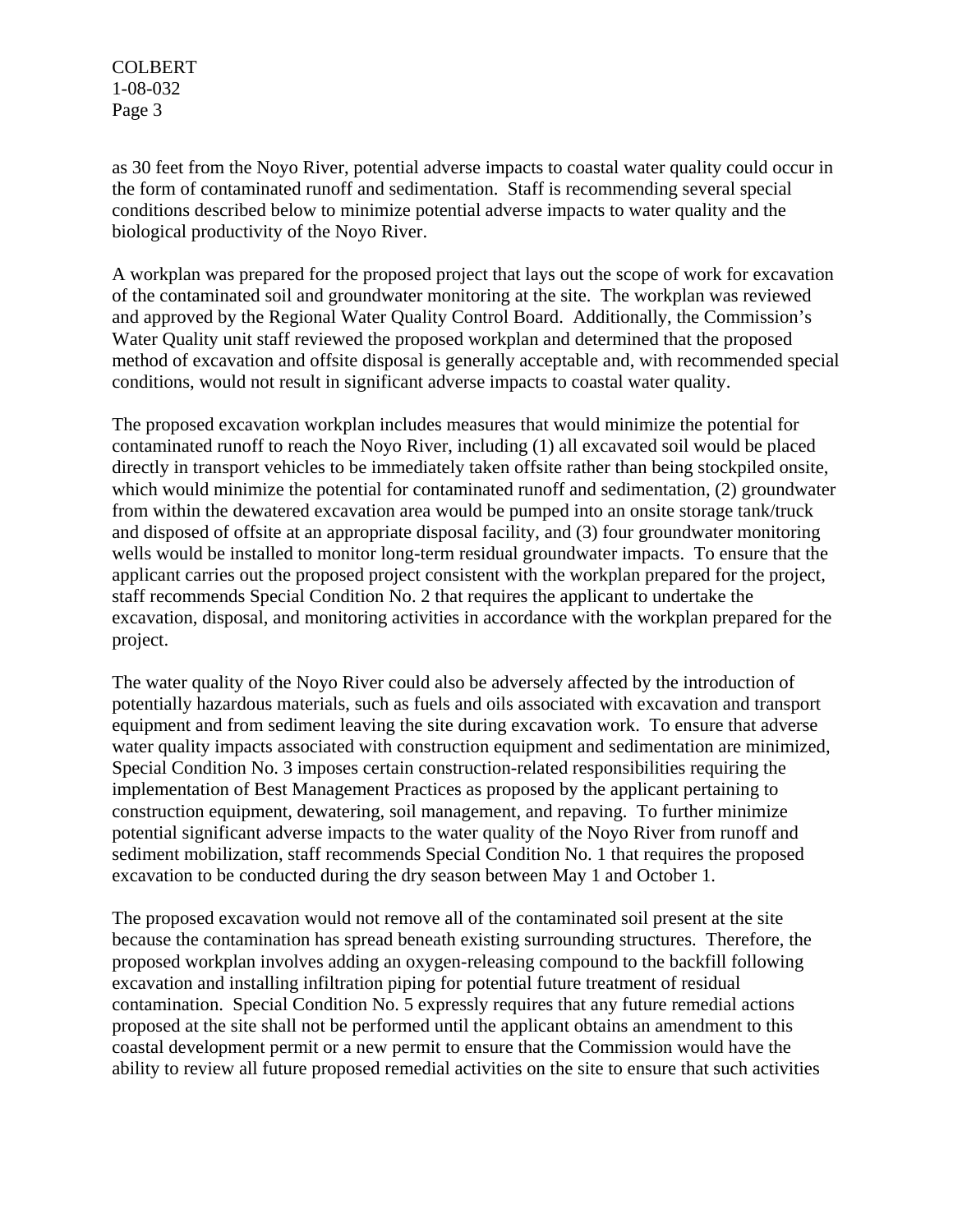would not be designed or conducted in a manner that would result in significant adverse impacts to water quality or other coastal resources.

The applicant indicates that a permit is required from the Mendocino County Department of Environmental Health (DEH) for the proposed contaminated soil excavation. To ensure that the proposed project has been reviewed and approved by DEH, the Commission attaches Special Condition No. 6 requiring the applicant to submit evidence of approval of the proposed excavation from DEH prior to issuance of the coastal development permit, or evidence that no further review and approval is required by DEH.

As conditioned, staff believes that the project is fully consistent with the Chapter 3 policies of the Coastal Act.

**The Motion to adopt the Staff Recommendation of Approval with Conditions is found on page 4 below.**

## **STAFF NOTES:**

### 1. Standard of Review

The proposed project is located within an unincorporated area of Mendocino County in an area of the Commission's retained permit jurisdiction. The County of Mendocino has a certified LCP, but the proposed project is within an area shown on State Lands Commission maps over which the state retains a public trust interest. Therefore, the standard of review that the Commission must apply to the project is the Chapter 3 policies of the Coastal Act.

## **I. MOTION, STAFF RECOMMENDATION, AND RESOLUTION:**

The staff recommends that the Commission adopt the following resolution:

## **Motion:**

I move that the Commission approve Coastal Development Permit No. 1-08-032 pursuant to the staff recommendation.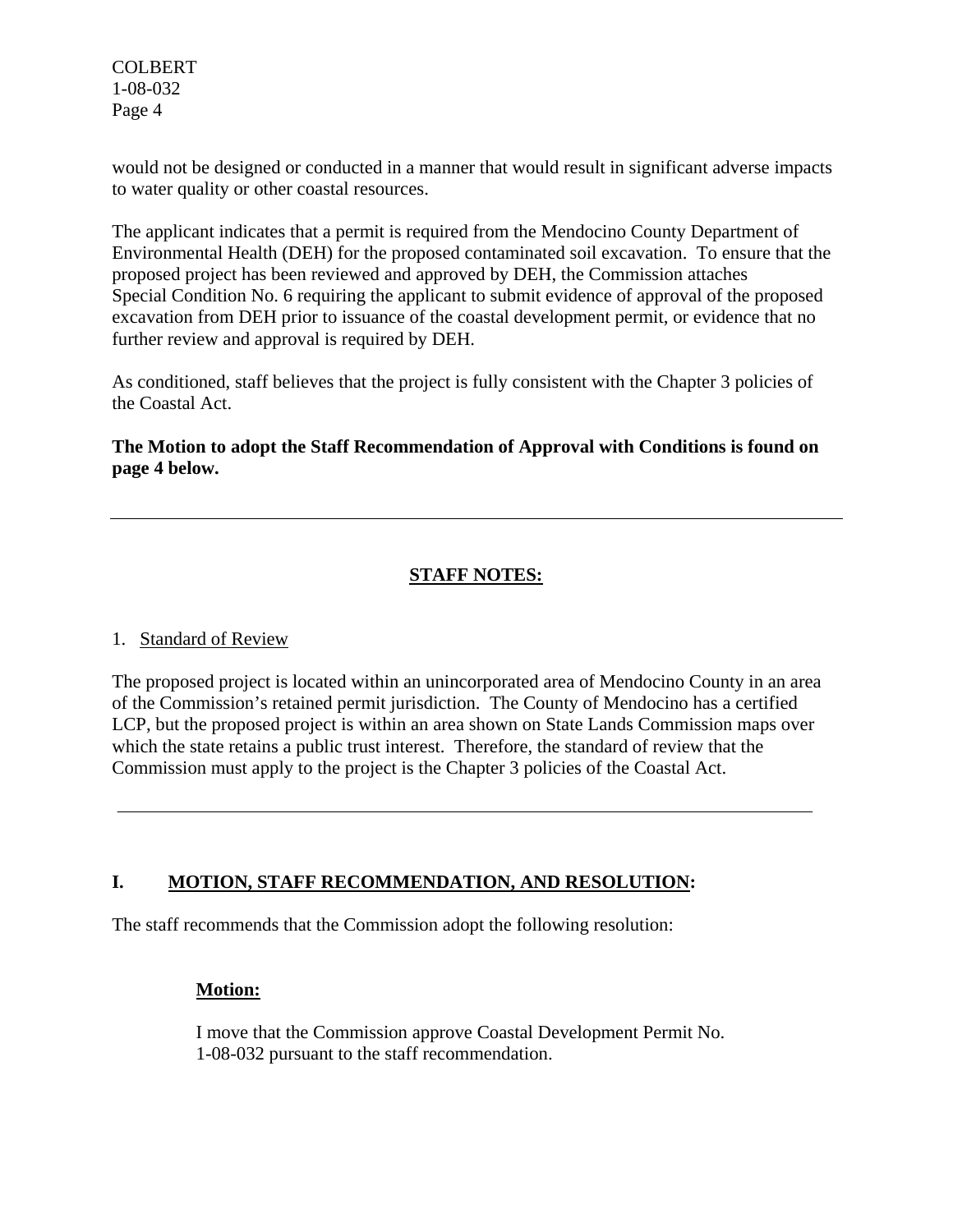## **STAFF RECOMMENDATION OF APPROVAL:**

Staff recommends a **YES** vote. Passage of this motion will result in approval of the permit as conditioned and adoption of the following resolution and findings. The motion passes only by affirmative vote of a majority of the Commissioners present.

## **RESOLUTION TO APPROVE THE PERMIT:**

The Commission hereby approves a coastal development permit for the proposed development and adopts the findings set forth below on grounds that the development as conditioned will be in conformity with the policies of Chapter 3 of the Coastal Act. Approval of the permit complies with the California Environmental Quality Act because feasible mitigation measures and/or alternatives have been incorporated to substantially lessen any significant adverse effects of the development on the environment.

## **II. STANDARD CONDITIONS: See Attachment A.**

## **III. SPECIAL CONDITIONS:**

### **1. Timing of Construction**

All development authorized by Coastal Development Permit No. 1-08-032 shall be performed between May 1 and October 1.

### **2. Conformance of the Remediation Activity to the Workplan**

The permittee shall undertake the excavation, disposal, and monitoring activities as proposed in accordance with (a) the workplan entitled "*Workplan for Excavation and Subsequent Groundwater Monitoring, 19290 South Harbor Drive, Fort Bragg, CA (RWQCB Case No. 1TMC577),"* prepared by Streamborn, dated July 28, 2008, and as modified by the supplemental plan entitled "*Letter Report - Supplemental Soil and Groundwater Investigation Conducted 9-10 October 2008, 19290 South Harbor Drive, Fort Bragg CA (RWQCB Case No. 1TMC577),"*  prepared by Streamborn, dated October 24, 2008, and (b) the other Special Conditions of Coastal Development Permit No. 1-08-032. Any proposed changes to the workplan as modified shall be reported to the Executive Director. No changes to the workplan as modified shall occur without a Commission amendment to this coastal development permit unless the Executive Director determines that no amendment is legally required.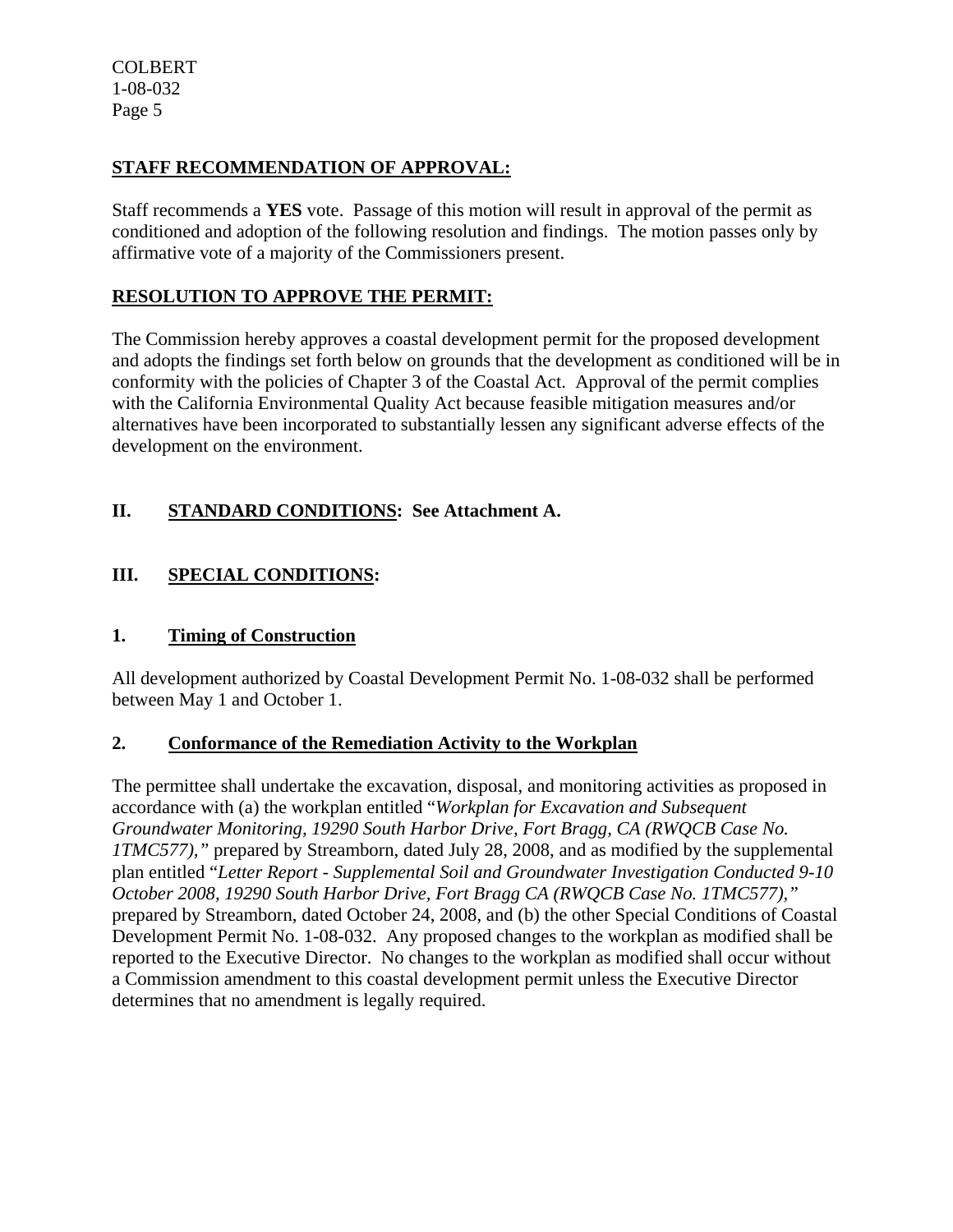## **3. Hazardous Materials and Sediment Control Responsibilities**

The permittee shall comply with the following work-related requirements:

A. Construction Equipment Practices.

These practices shall apply to all equipment mobilized to the site, including sheet pile driving equipment, excavation equipment, and soil transport equipment:

- 1. Prior to mobilization to the site, all equipment shall be operated in a controlled environment and examined for potential and actual leaks of hazardous materials (such as hydraulic fluid leaks). Any observed leaks shall be repaired. Any potential leaks shall be rectified by replacing or repairing the suspect fittings or equipment;
- 2. Periodic (daily or more frequent as appropriate) inspections shall be conducted for equipment operated at the site. Any potential or actual releases of hazardous materials (such as hydraulic fluid leaks) shall be immediately corrected or the equipment shall be immediately demobilized from the site;
- 3. Any actual releases of hazardous materials (such as hydraulic fluid leaks) shall be immediately contained and cleaned up.
- B. Dewatering Equipment Practices.
	- 1. Prior to mobilization to the site, the water storage tank shall be examined and tested by the tank rental agency and certified "leak free;" and
	- 2. Periodic (daily or more frequent as appropriate) inspections shall be conducted for the dewatering pump and piping at the site. Any potential or actual leaks shall be immediately corrected or the equipment shall be immediately demobilized from the site.
- C. Contaminated Soil Management
	- 1. Contaminated soil shall be transferred directly from the (sheet pile enclosed) excavation to the transport vehicle. Stockpiling of contaminated soil shall not be permitted outside the (sheet pile enclosed) excavation;
	- 2. Transport vehicles shall be staged on paved areas during loading with contaminated soil;
	- 3. Any spills or releases of contaminated soil shall immediately be contained and cleaned up using brooms and shovels. The clean up debris shall be returned to the (sheet pile enclosed) excavation; and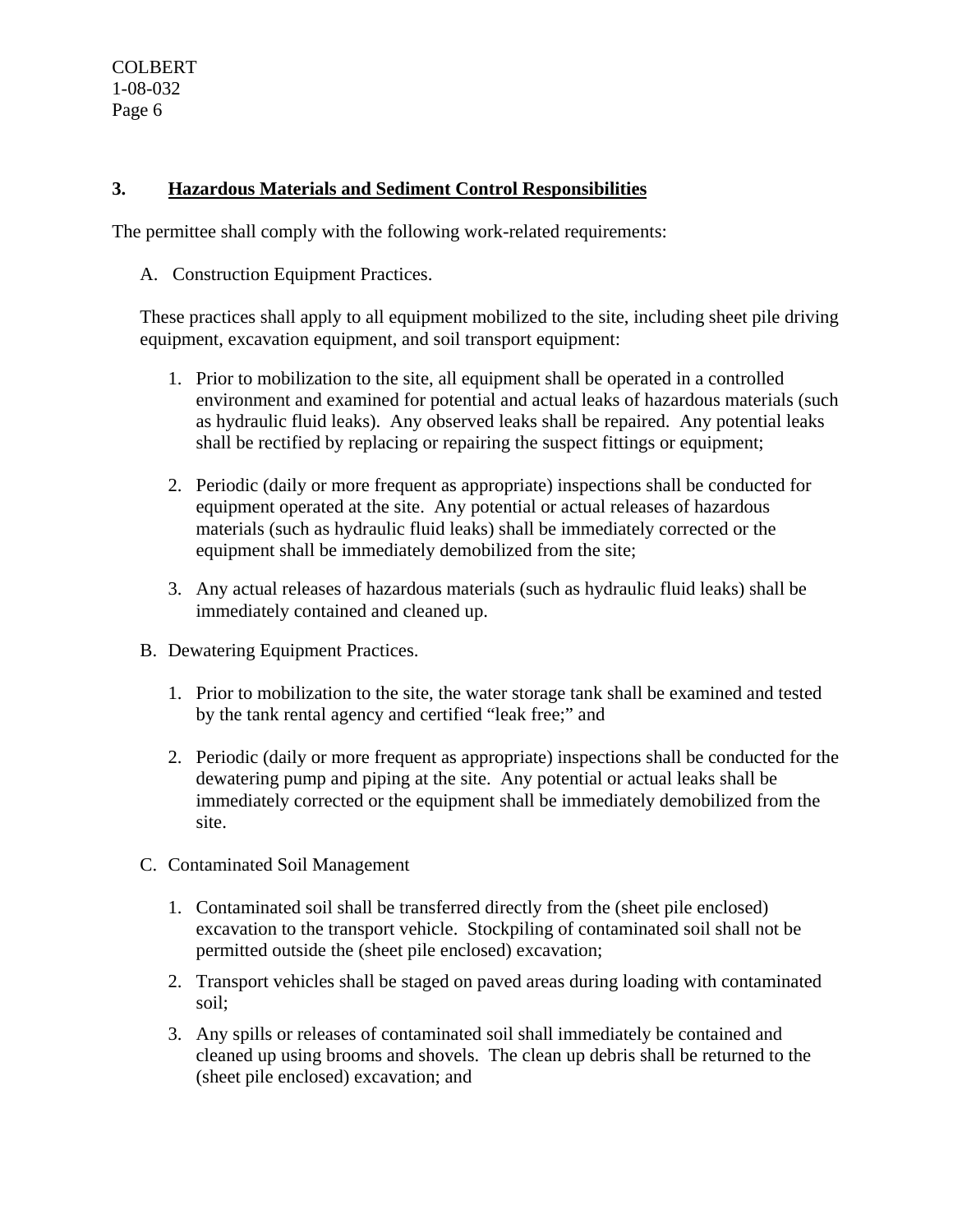- 4. At the end of each day, the transport vehicle staging area shall be cleaned up using brooms and shovels. The clean up debris shall be returned to the (sheet pile enclosed) excavation.
- D. Repaving
	- 1. Concrete paving at the site shall be conducted (only) within formwork. Concrete shall not be placed unless formwork has been constructed to prevent the migration of concrete to the adjacent Noyo Harbor; and
	- 2. Concrete clean up shall not be permitted at the site. Ready-mix trucks shall be cleaned up offsite at appropriately-permitted facilities or shall return to the ready-mix plant for clean up.

## **4. Excavated Material and Dewatering Disposal Plan**

- A. **PRIOR TO ISSUANCE OF THE COASTAL DEVELOPMENT PERMIT,** the applicant shall submit for the review and approval of the Executive Director a plan for the disposal of the contaminated soil and wastewater removed from the excavation area. The plan shall identify all disposal sites that will be utilized and shall demonstrate that all disposal sites are in upland areas where the contaminated soil and water resulting from the project may be lawfully disposed.
- B. The permittee shall undertake development in accordance with the approved plan. Any proposed changes to the approved plan shall be reported to the Executive Director. No changes to the approved plan shall occur without a Commission amendment to this coastal development permit unless the Executive Director determines that no amendment is legally required.

## **5. Future Development Limitations**

This permit is only for the development described in Coastal Development Permit No. 1-08-032. Any proposed future remedial activities at the site will require a permit amendment or a new coastal development permit, unless the Executive Director determines that no amendment is legally required.

## **6. Department of Environmental Health Approval**

**PRIOR TO ISSUANCE OF THE COASTAL DEVELOPMENT PERMIT,** the applicant shall submit to the Executive Director a copy of the final, approved excavation permit issued by Mendocino County Department of Environmental Health (DEH) to implement the proposed project, or evidence that no permit is required. The applicant shall inform the Executive Director of any changes to the project required by DEH. Such changes shall not be incorporated into the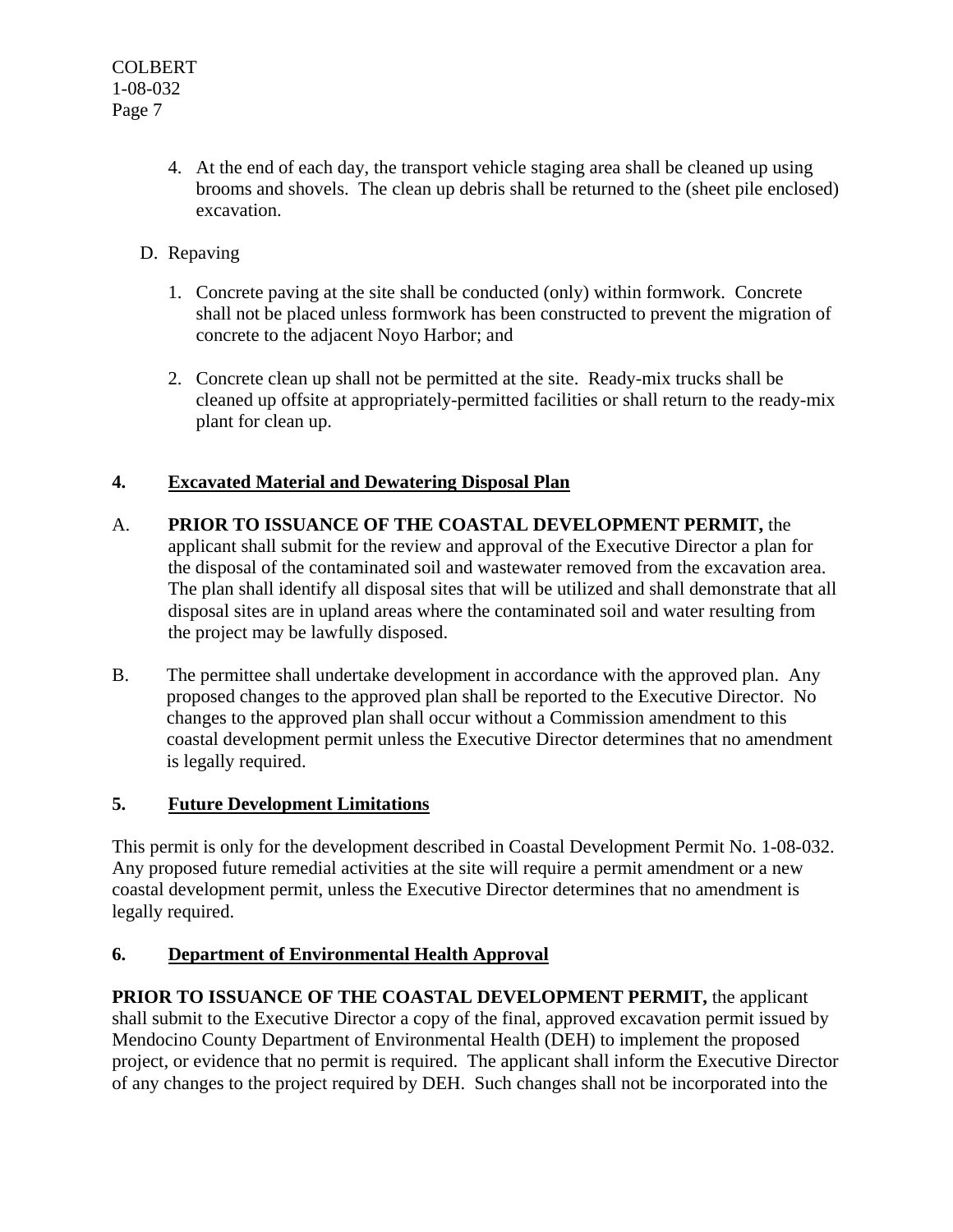project until the applicant obtains a Commission amendment to this coastal development permit, unless the Executive Director determines that no amendment is legally required.

## **IV. FINDINGS AND DECLARATIONS**

## **1. Site Description**

The subject site is located at the north end of South Harbor Drive, on the southern bank of the Noyo River in an unincorporated area of Fort Bragg, Mendocino County (see Exhibit Nos. 1-3). The site is located approximately 30 feet from the edge of the Noyo River and is developed with an existing warehouse structure previously used for commercial fishing activities that is currently vacant. The surrounding harbor area is comprised of mixed uses including a marina, boat repair facilities, and recreational and commercial fishing facilities.

### **Site History**

The subject property was operated as a commercial fishing facility (Alito Fish House) from 1946 until circa the 1970's. Three underground storage tanks (550 gallon diesel, 550 gallon gasoline, and 500 gallon gasoline) were installed in the 1950's to provide fuel for fishing vessels. The former underground storage tanks were located in the southeastern portion of the subject property. Use of the underground storage tanks was reportedly discontinued in 1972 when a concrete slab was constructed over the tanks.

In June 2006, the underground storage tanks were removed pursuant to Coastal Development Permit Waiver No. 1-08-009-W. The underground storage tanks were disposed of offsite and the area was backfilled with excavated material. Four soil samples were collected and analyzed for total petroleum hydrocarbons as diesel (TPH-diesel),TPH-gasoline, benzene, toluene, ethylbenzene, total xylenes (BTEX), and volatile organic compounds. The soil sampling results indicated that the soil had been impacted by releases of fuel from the former underground storage tanks. No remediation of contaminated soil was performed as part of the underground tank removal.

In February 2008, an additional soil and groundwater investigation was performed by conducting five direct-push borings pursuant to Coastal Development Permit Waiver No. 1-08-002-W. Soil and grab groundwater samples were collected and analyzed for TPH-diesel and TPHgasoline/BTEX/fuel oxygenates, volatile organic compounds, total dissolved solids, chloride, and salinity. The February 2008 investigation revealed high concentrations of TPH-diesel, TPHgasoline, and benzene contamination resulting in risks to human health and the environment via vapor intrusion and migration of contaminants to the adjacent Noyo River.

A workplan for the removal of the contaminated soil was prepared by the applicant's agent, Streamborn, entitled, "*Workplan for Excavation and Subsequent Groundwater Monitoring 19290 South Harbor Drive, Fort Bragg CA, (RWQCB Case No. 1TMC577)*," and dated July 28, 2008.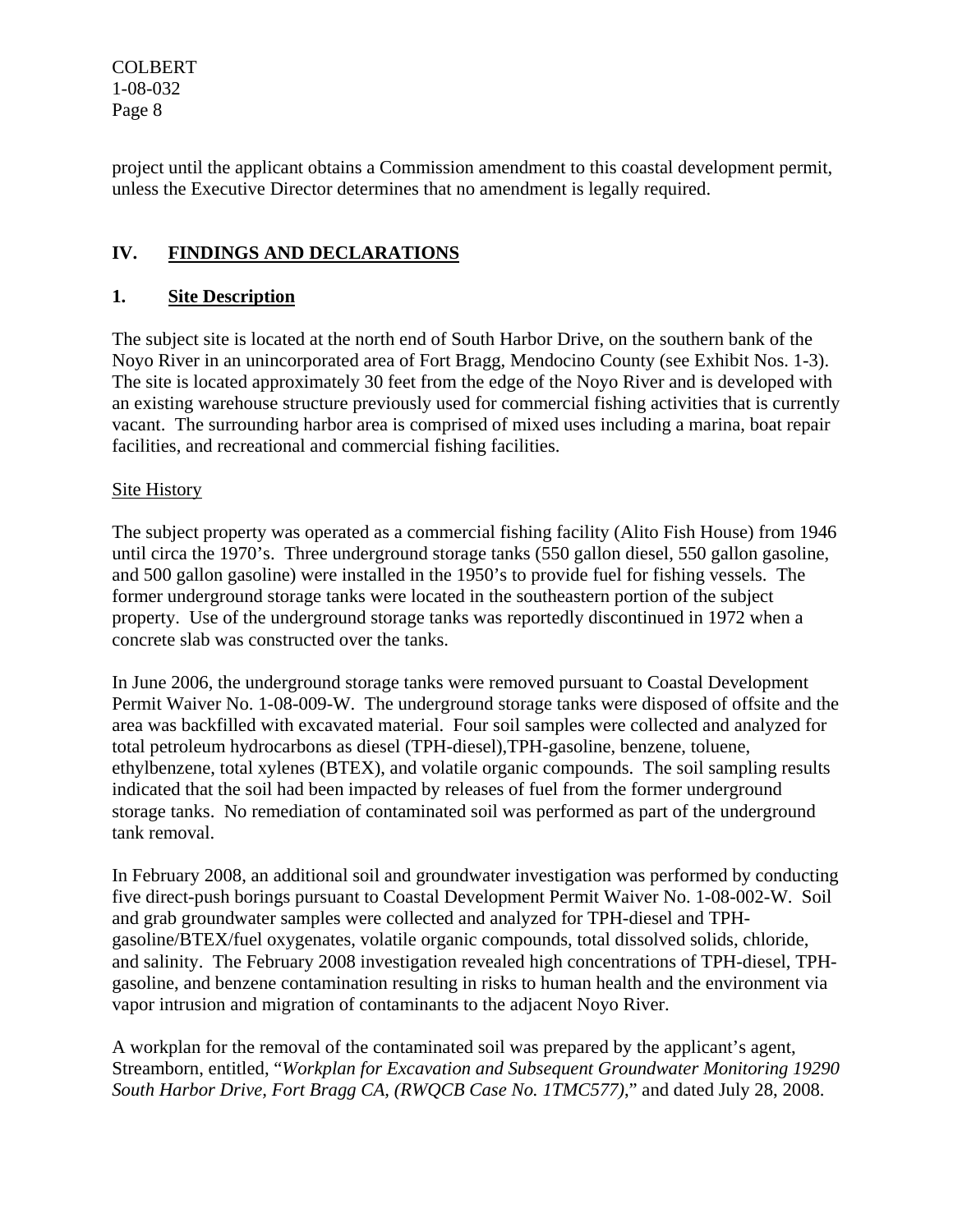The workplan lays out a scope of work for excavation of the contaminated soil and groundwater monitoring at the site. The workplan dated July 28, 2008 was reviewed by the Regional Water Quality Control Board (RWQCB) and the proposed scope of work was approved by the RWQCB in a letter dated August 11, 2008. The July 2008 workplan included measures to more precisely determine the lateral and vertical extent of the contamination and the limits of the proposed excavation by conducting cone penetrometer testing (CPT) and membrane interface probe (CPT/MIP) soundings.

In October 2008, the cone penetrometer testing (CPT) and membrane interface probe (CPT/MIP) soundings were conducted at eight locations at the site pursuant to Coastal Development Permit Waiver No. 1-08-027-W. Based on the results of the CPT/MIP testing, it was determined that the area requiring excavation was more extensive than originally-anticipated during preparation of the July 2008 workplan. The originally-anticipated area was approximately 1,380 square feet and involved excavating approximately 400 cubic yards of soil, while the revised area is approximately 1,920 square feet and involves excavating approximately 850 cubic yards of soil. A supplemental report dated October 24, 2008 was prepared by Streamborn entitled, "*Letter Report Supplemental Soil and Groundwater Investigation Conducted 9-10 October 2008, 19290 South Harbor Drive, Fort Bragg CA (RWQCB Case No. 1TMC577)*. The supplemental report incorporates the revisions to the proposed workplan and scope of excavation. In a letter dated November 7, 2008, the RWQCB indicates that RWQCB staff has reviewed the October 2008 supplemental report and concurs with the revised proposed excavation plan to remove heavily impacted soils at the subject site. (See Exhibit Nos. 5-7.)

## **2. Project Description**

The proposed project involves removing contaminated soil impacted by former underground gasoline and diesel storage tanks at the subject site by excavating approximately 850 cubic yards of soil from within an approximately 1,920 square foot area to a depth of approximately 12 feet (see Exhibit No. 4). Temporary sheet piling would be installed around the perimeter of the excavated area to stabilize the walls of the excavation. Due to the high groundwater level at the site, the excavation area would be dewatered. The water would be pumped into above-ground storage tanks, sampled, profiled, and disposed of at an appropriately permitted facility.

Excavated soil would be loaded directly onto vehicles and transported to an offsite disposal facility. The proposed excavation includes measures that would minimize the potential for contaminated runoff to reach the Noyo River. The plan proposes that all excavated soil would be placed directly in transport vehicles to be immediately taken offsite rather than being stockpiled onsite, which would minimize the potential for contaminated runoff and sedimentation. Additionally, groundwater from within the dewatered excavation area would be pumped into an onsite storage tank/truck and disposed of offsite at an appropriate disposal facility. The excavated area would then be backfilled with approximately 500 cubic yards of clean, imported fill and a separation geotextile liner would be installed. The excavated area would be repaved following completion of remediation activities.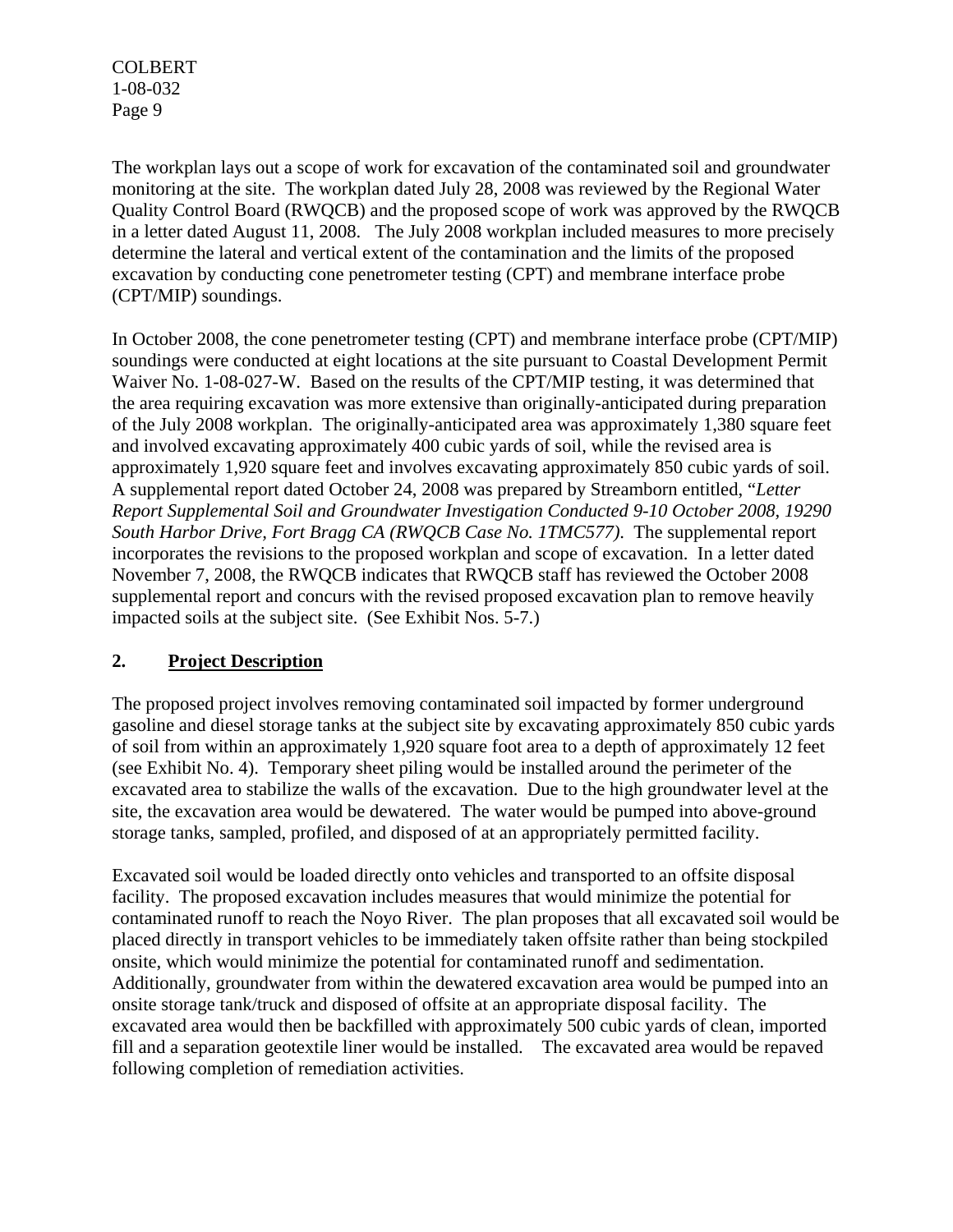The proposed excavation is intended to remove the most heavily contaminated soil to minimize the health and safety hazards and environmental impacts associated with contaminant migration to the Noyo River and vapor intrusion at adjacent structures. The proposed excavation would not remove all of the contaminated soil present at the site because some of the contamination has spread beneath existing structures, which would not be removed at this time. To counteract this limitation, the applicant proposes to add approximately 550 pounds of oxygen-release compound within the backfill material and install a 2-inch diameter slotted PVC infiltration pipe embedded within the backfill for potential future treatment of residual contamination.

Additionally, four 2-inch diameter groundwater monitoring wells would be installed to a depth of 12 feet in accessible areas surrounding existing structures to monitor long-term residual groundwater concentrations, temporal trends, and attenuation parameters. The wells would be monitored quarterly for the first year and twice-per-year thereafter pursuant to groundwater sampling and testing requirements set forth in the proposed workplan. The monitoring results would indicate whether additional investigation is needed (such as wells inside the existing structures, tidal influence studies, etc.) and/or whether additional future remediation is needed.

It is anticipated that the proposed excavation would be completed within three days. No work would occur within the Noyo River or within any other environmentally sensitive habitat areas.

## **3. Protection of Water Quality**

Section 30230 of the Coastal Act states, in applicable part:

*Marine resources shall be maintained, enhanced, and where feasible, restored. Special protection shall be given to areas and species of special biological or economic significance. Uses of the marine environment shall be carried out in a manner that will sustain the biological productivity of coastal waters and that will maintain healthy populations of all species of marine organisms adequate for long-term commercial, recreational, scientific, and educational purposes.* 

Section 30231 of the Coastal Act states:

*The biological productivity and the quality of coastal waters, streams, wetlands, estuaries, and lakes appropriate to maintain optimum populations of marine organisms and for the protection of human health shall be maintained and, where feasible, restored through, among other means, minimizing adverse effects of waste water discharges and entrainment, controlling runoff, preventing depletion of ground water supplies and substantial interference with surface water flow, encouraging waste water reclamation, maintaining natural vegetation buffer areas that protect riparian habitats, and minimizing alteration of natural streams.*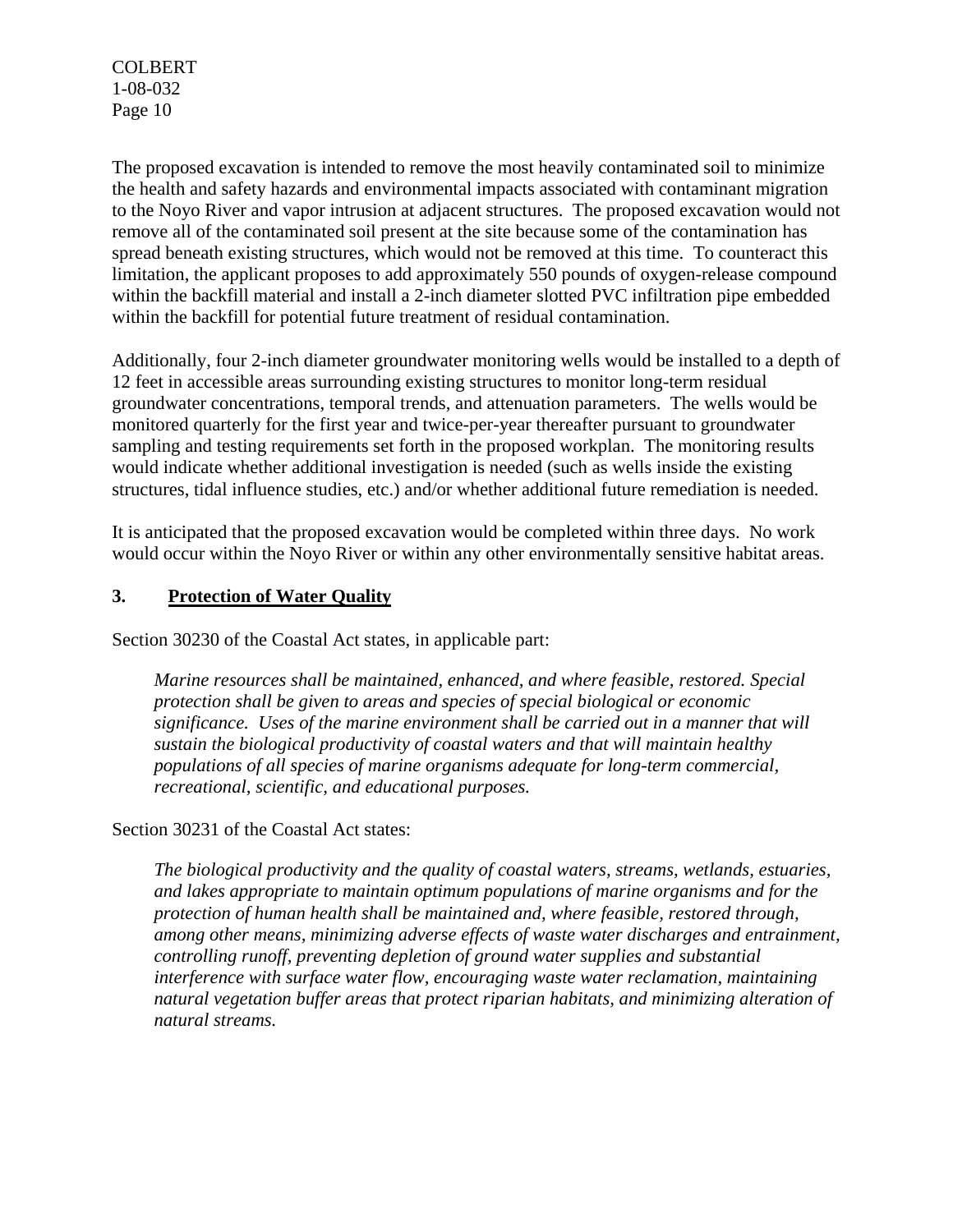#### Discussion:

Coastal Act Sections 30230 and 30231 protect the biological productivity and quality of coastal waters, streams, and wetlands through, among other means, minimizing adverse effects of waste water discharges and entrainment, and controlling runoff.

As described above, the proposed project involves removing approximately 850 cubic yards of contaminated soil from the subject site. Overall, the proposed project is protective of water quality and the biological productivity of the Noyo River, as the proposed excavation and removal of the contaminated soil would minimize environmental and water quality impacts associated with potential contaminant migration to the Noyo River. However, as the proposed project involves ground disturbance and excavation of contaminated soils as close as 30 feet from the Noyo River, potential adverse impacts to coastal water quality could occur in the form of contaminated runoff and sedimentation.

A workplan for the proposed contaminated soil removal was prepared by Streamborn consultants entitled, "*Workplan for Excavation and Subsequent Groundwater Monitoring, 19290 South Harbor Drive, Fort Bragg, CA,"* dated July 28, 2008 (RWQCB Case No. 1TMC577). A supplement to the workplan dated October 24, 2008 was prepared following further soil and groundwater investigations at the site to determine the lateral and vertical limits of contamination. The workplan sets forth the proposed scope of work for excavation and subsequent groundwater monitoring, including the installation of sheet piling, dewatering, soil disposal, backfilling and repaving, installation of monitoring wells, and groundwater sampling. As discussed in Finding 2 above regarding site history, the workplan was reviewed and approved by the Regional Water Quality Control Board (RWQCB). In a letter from the RWQCB dated November 7, 2008, the RWQCB states that "*staff concurs with the proposed excavation plan to remove heavily impacted soils as a cost-effective and expedited remedial measure."*  Additionally, the Commission's Water Quality unit staff reviewed the proposed workplan and determined that the proposed method of excavation and offsite disposal is generally acceptable and, as conditioned as described herein, would not result in significant adverse impacts to coastal water quality. (See Exhibit Nos. 6 & 7.)

The proposed excavation includes measures that would minimize the potential for contaminated runoff to reach the Noyo River. The plan proposes that all excavated soil would be placed directly in transport vehicles to be immediately taken offsite rather than being stockpiled onsite, which would minimize the potential for contaminated runoff and sedimentation. Additionally, groundwater from within the dewatered excavation area would be pumped into an onsite storage tank/truck and disposed of offsite at an appropriate disposal facility. The proposed project also involves the installation of four groundwater monitoring wells to monitor long-term residual groundwater impacts. The wells are proposed to be monitored quarterly for the first year and twice-per-year thereafter pursuant to groundwater sampling and testing requirements set forth in the proposed workplan. The monitoring results would be used to determine whether additional investigation and/or additional future remediation are needed. To ensure that the applicant carries out the proposed project consistent with the workplan prepared for the project, the Commission attaches Special Condition No. 2 that requires the applicant to undertake the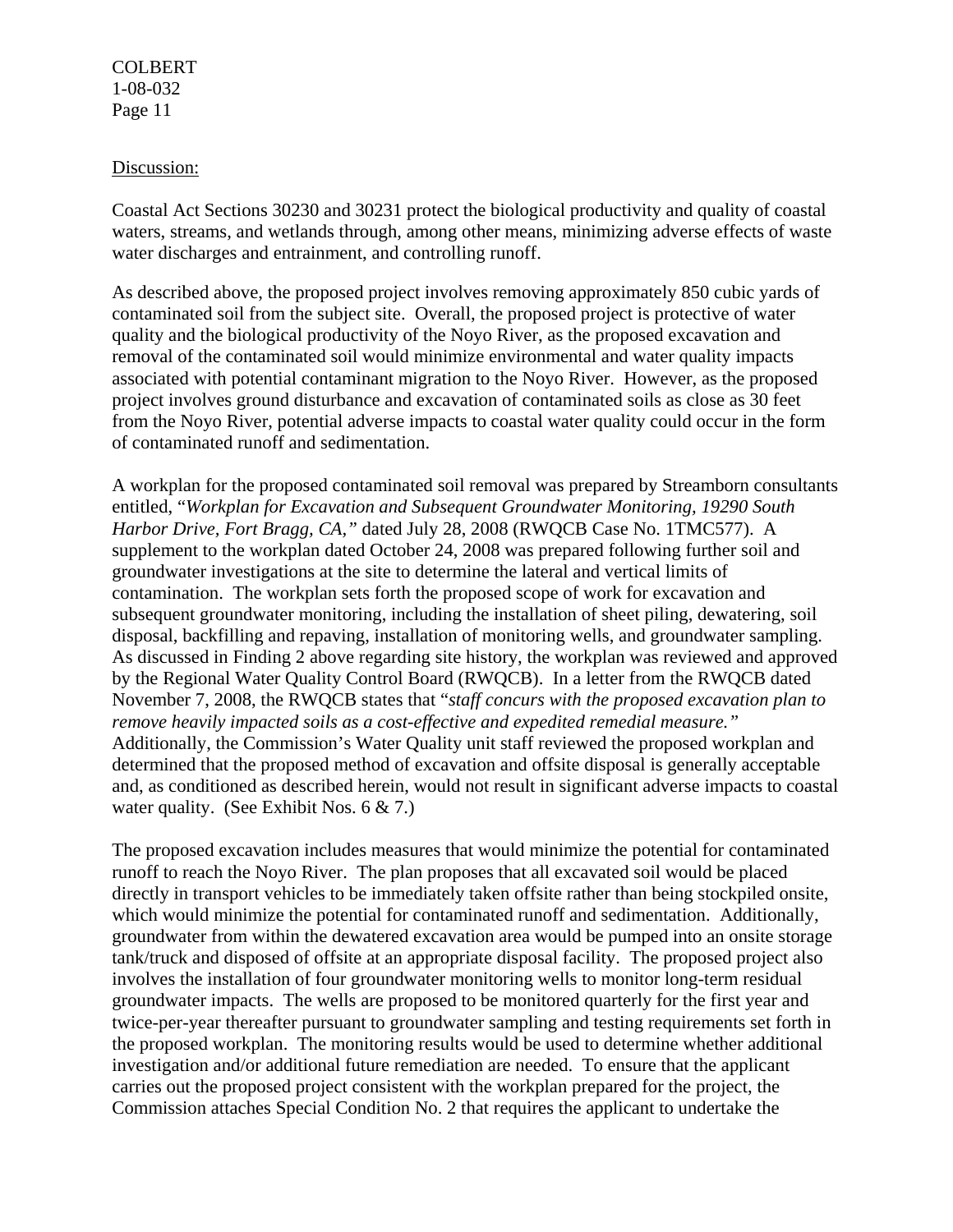excavation, disposal, and monitoring activities in accordance with the workplan and supplemental report prepared for the project.

The water quality of the Noyo River could also be adversely affected by the introduction of potentially hazardous materials, such as fuels and oils associated with excavation and transport equipment and from sediment leaving the site during excavation work. The applicant proposes to employ Best Management Practices (BMPs) pertaining to construction equipment, dewatering, soil management, and repaving. The proposed BMPs include, for example, (1) inspecting and maintaining construction equipment to avoid fuel leaks and releases of hazardous materials, (2) inspecting the dewatering pump and piping for leaks, (3) prohibiting stockpiling of contaminated soil outside the sheet pile-enclosed excavation area, (4) containing and cleaning any spills or releases of contaminated soil immediately using brooms and shovels, (5) limiting concrete paving to within formwork, and (6) cleaning all concrete equipment off-site at an appropriate facility. To ensure that adverse water quality impacts associated with construction equipment and sedimentation are minimized, Special Condition No. 3 requires that these BMPs be implemented as proposed.

The proposed project involves disposing of the excavated material and water generated from the dewatering of the excavation area at appropriately-licensed disposal facilities. The proposed workplan does not specify the particular disposal location for either the contaminated soil or the wastewater. Therefore, to ensure that the soil and water removed from the excavated area is adequately disposed of at an approved location, the Commission attaches Special Condition No. 4 requiring the applicant to submit a disposal plan that identifies the disposal sites that would be utilized and demonstrates that all disposal sites are in upland areas where contaminated material generated from the proposed project may be lawfully disposed.

The Commission finds that conducting the proposed excavation of contaminated soils during the rainy season would increase the risk of contaminated sediments from the exposed excavation site to be entrained in runoff that could potentially reach the Noyo River, especially given the close proximity of the excavation area to the river (approximately 30 feet away). The applicant has not specified when the proposed excavation would occur. Thus, to further minimize potential significant adverse impacts to the water quality of the Noyo River from runoff and sediment mobilization, the Commission attaches Special Condition No. 1 that requires the proposed excavation to be conducted during the dry season between May 1 and October 1.

The proposed excavation would not remove all of the contaminated soil present at the site because the contamination has spread beneath existing surrounding structures. Therefore, the proposed workplan involves adding an oxygen-releasing compound to the backfill following excavation and installing infiltration piping for potential future treatment of residual contamination. Special Condition No. 5 expressly requires that any future remedial actions proposed at the site shall not be performed until the applicant obtains an amendment to this coastal development permit or a new permit to ensure that the Commission would have the ability to review all future proposed remedial activities on the site to ensure that such activities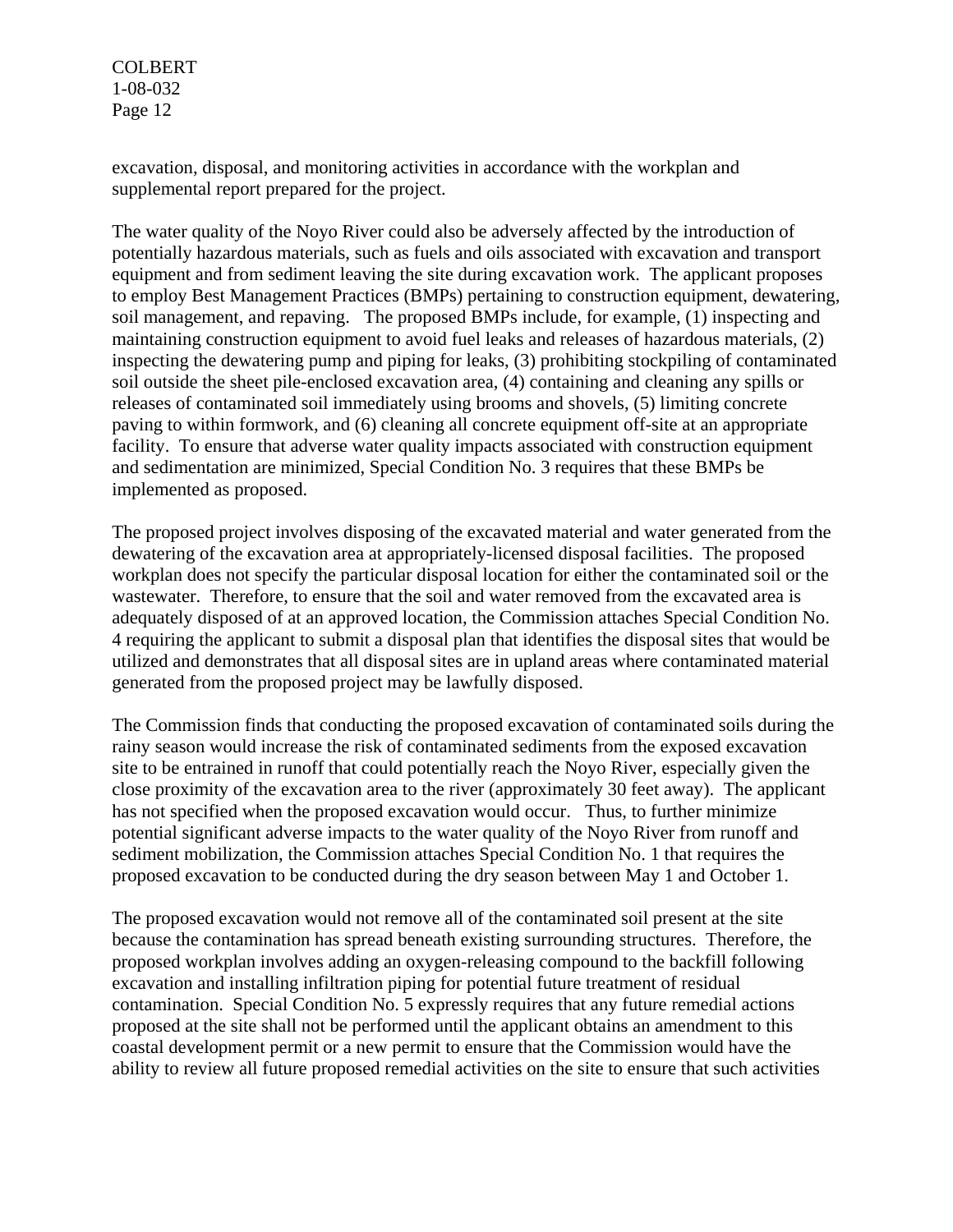would not be designed or conducted in a manner that would result in significant adverse impacts to water quality or other coastal resources.

The applicant indicates that a permit is required from the Mendocino County Department of Environmental Health (DEH) for the proposed contaminated soil excavation. To ensure that the proposed project has been reviewed and approved by DEH, the Commission attaches Special Condition No. 6 requiring the applicant to submit evidence of approval of the proposed excavation from DEH prior to issuance of the coastal development permit, or evidence that no further review and approval is required by DEH.

As discussed above, the Regional Water Quality Control Board has reviewed the proposed project and approved the proposed workplan. In the letter to the applicant dated August 11, 2008, the RWQCB stated that "*staff finds that this scope of work is generally acceptable with the following comments…"* (see Exhibit No. 7). The comments included (1) that a groundwater sample should be collected from each of the CPT borings to obtain vertical characterization of the groundwater at the site, (2) that the applicant may want to consider obtaining a permit to dispose of the water from dewatering the excavation area to the sanitary sewer, and (3) that the proposed addition of an oxygen-releasing compound to the backfill would require a Notice of Intent (NOI) to comply with the General Waste Discharge Requirements Order No. R1-2004-0021. The applicant adhered to the comment regarding groundwater sampling during the CPT borings conducted in October 2008 described above. The RWQCB did not require any additional mitigation measures or revisions to the workplan as proposed. Section 30412 prevents the Commission from modifying, adopting conditions, or taking any action in conflict with any determination by the State Water Resources Control Board or any California regional water quality control board in matters relating to water quality. As discussed above, the Commission is imposing several special conditions that require mitigation measures to ensure the protection of coastal water quality and biological productivity as required by Coastal Act Sections 30230 and 30231. These measures are consistent with, and further the goals of the RWQCB comments identified above. Commission staff has discussed the requirements of the special conditions with RWQCB staff who concur with Commission staff regarding the additional water quality mitigation measures. Therefore, conditions and/or BMPs required by the Commission to minimize adverse impacts to water quality from the proposed excavation activities would not conflict with actions of the RWQCB pursuant to the requirements of Coastal Act Section 30412.

Therefore, as conditioned, the Commission finds that the biological productivity and quality of coastal waters will be maintained and the project, as conditioned, is consistent with Sections 30230, 30231, and 30412 of the Coastal Act.

## **4. Public Access**

Section 30210 of the Coastal Act requires that maximum public access shall be provided consistent with public safety needs and the need to protect natural resource areas from overuse. Section 30212 of the Coastal Act requires that access from the nearest public roadway to the shoreline be provided in new development projects except where it is inconsistent with public safety, military security, or protection of fragile coastal resources, or adequate access exists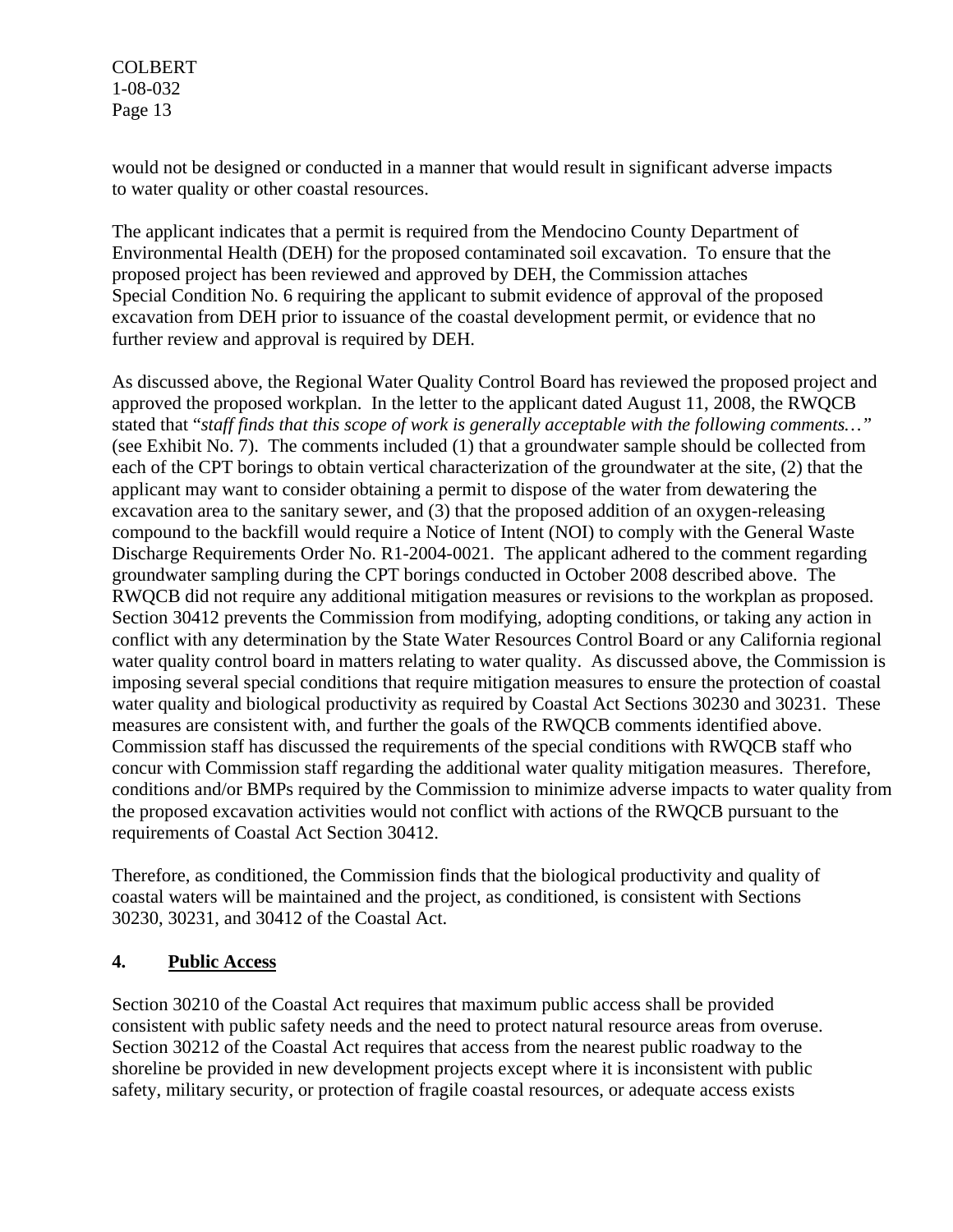nearby. Section 30211 requires that development not interfere with the public's right to access gained by use or legislative authorization. Section 30214 of the Coastal Act provides that the public access policies of the Coastal Act shall be implemented in a manner that takes into account the capacity of the site and the fragility of natural resources in the area. In applying Sections 30210, 30211, 30212, and 30214 of the Coastal Act, the Commission is also limited by the need to show that any denial of a permit application based on these sections, or any decision to grant a permit subject to special conditions requiring public access, is necessary to avoid or offset a project's adverse impact on public access.

Although the project is located between the first public road and the Noyo River, an inlet of the sea, the proposed project would not adversely affect public access. The project site is within an area adjacent to the Noyo River that supports mixed harbor-related uses. There are no public access areas or trails at the vicinity of the project site that would be affected by the proposed project. Furthermore, the proposed project would not create any new demand for public access or otherwise create any additional burdens on public access.

Therefore, the Commission finds that the proposed project does not have any significant adverse effect on public access, and that the project as proposed without new public access is consistent with the requirements of Coastal Act Sections 30210, 30211, 30212, and 30214.

## **5. California Environmental Quality Act**

Mendocino County is the lead agency for purposes of CEQA review. The County determined that the proposed project is categorically exempt (Class 1) from CEQA requirements.

Section 13096 of the Commission's administrative regulations requires Commission approval of a coastal development permit application to be supported by findings showing that the application, as modified by any conditions of approval, is consistent with any applicable requirement of the California Environmental Quality Act (CEQA). Section 21080.5(d)(2)(A) of CEQA prohibits a proposed development from being approved if there are feasible alternatives or feasible mitigation measures available, which would substantially lessen any significant adverse effect the proposed development may have on the environment.

### Alternatives Analysis

Two alternatives in addition to the proposed excavation and off-site disposal alternative were evaluated for the remediation of the contaminated soil at the site, including (1) the no project alternative, and (2) on-site consolidation and capping. As explained below, each of these alternatives is infeasible and/or does not result in a project that is less environmentally damaging than the proposed project. The Commission finds, as discussed below, that as conditioned, there are no other feasible alternatives available which would lessen any significant adverse impact that the proposed activity would have on the environment.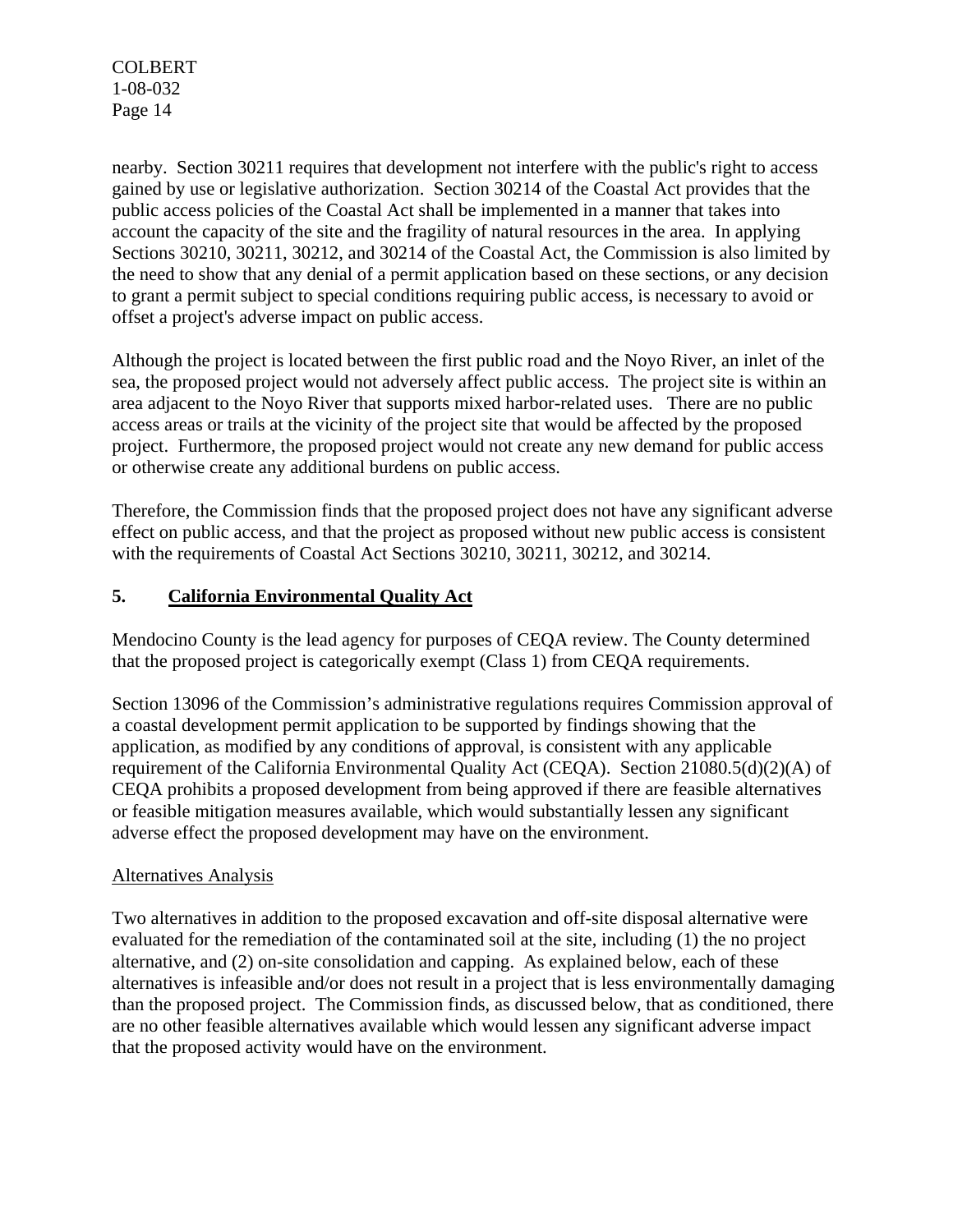## (1) No Project

The No Project alternative would involve leaving the contaminated soil on-site in the current condition. The No Project alternative would provide no long-term risk reduction, or reduction of mobility or volume of contaminated soils known to be present at the site. Due to the close proximity of the site to the Noyo River and the high groundwater level, leaving the contaminated soil in place would continue to pose a threat to the water quality and biological productivity of the Noyo River. This alternative would not meet the objective of reducing potential migration of contamination to the Noyo River and reducing vapor intrusion to surrounding structures and thus, would not be protective of human health or the environment. Therefore, the Commission finds that the No Project alternative is not a feasible alternative to the proposed excavation and off-site disposal of the contaminated soil, which would lessen any significant adverse impact that the proposed activity would have on the environment.

## (2) On-Site Consolidation and Capping

A common remediation practice involves consolidating contaminated soils in a lined, underground storage cell and capping the material on-site. Given the limited size of the subject parcel, which is largely developed with an existing structure, there would be limited area to construct an underground consolidation cell large enough to properly contain and store the volume of contaminated soil. More significantly, as the site is directly adjacent to the Noyo River and the groundwater level is very high, storing the contaminated soil underground on site would continue to pose significant risk of contamination migration to the river. A failure of the liner or cap could allow consolidated contaminants to quickly reach the river. While excavating the contaminated soil and consolidating it into one area with a protective liner would provide greater protection to the river and groundwater than the contaminated soils that currently extend underground without a protective barrier, the long-term risk of contamination migration to the river and groundwater would not be minimized. Unlike sites where on-site consolidation and capping can be achieved with a significant setback from coastal waters and adequate groundwater separation, the consolidation and capping technique at the subject site directly adjacent to the Noyo River would not provide increased protection of water quality and coastal resources. Therefore, the Commission finds that the on-site consolidation and capping alternative is not a feasible alternative to the proposed excavation and off-site disposal of the contaminated soil which would lessen any significant adverse impact that the proposed activity would have on the environment.

## (3) Proposed Excavation and Off-site Removal

As described in the project description finding, the proposed project involves excavating approximately 850 cubic yards of contaminated soil and transporting the material to an off-site, appropriately licensed disposal facility. Removal and offsite disposal is an effective and implementable alternative that would be protective of human health and the environment. Excavation and off-site disposal would also provide an expeditious means of removing the contaminated soil from the site, as the material would be directly loaded into transport trucks and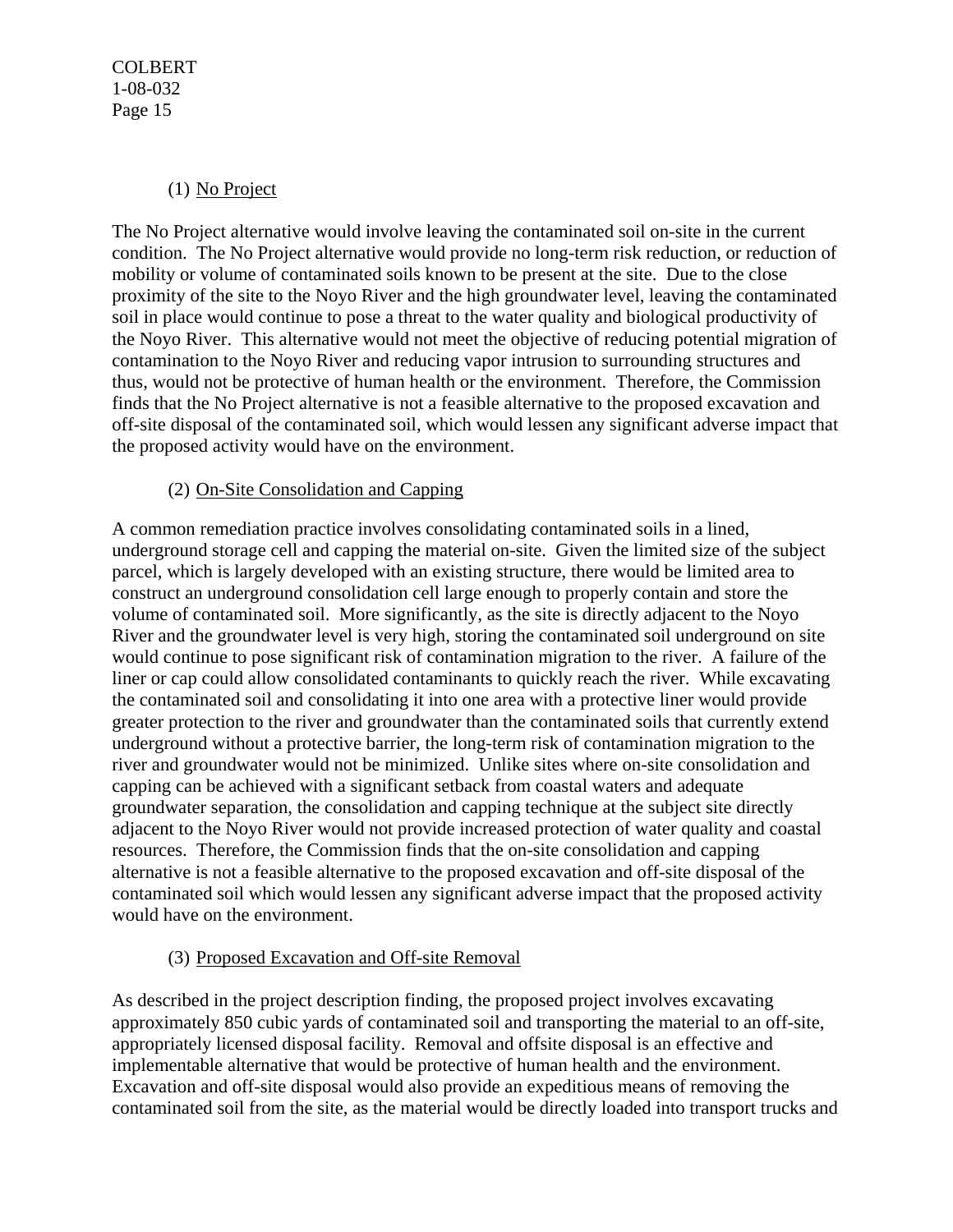taken to the disposal facility without need for temporary on-site stockpiling of the soil, thereby limiting the duration of exposure to humans and the environment. Truck transportation has inherent impacts associated with carbon emissions. However, the proposed project is relatively small in scale and it is estimated that only approximately 25 truckloads would be necessary, or about one truckload per hour over the course of three days of excavation. For comparison, the Commission recently reviewed the proposed on-site consolidation and capping of contaminated soils at the former Georgia Pacific (GP) California Wood Products Manufacturing Facility located in Fort Bragg (A-1-FTB-05-053-A6). In reviewing project alternatives it was determined that off-site disposal of contaminated soils from just one area of the former GP site (Operable Unit A) would involve approximately 1,000 truck trips. Therefore, the Commission finds that given the smaller scale and extent of the proposed project, the benefits to water quality and the biological productivity of the Noyo River from excavating the contaminated soil and disposing of it off site would exceed the potential impacts associated with approximately 25 truck trips.

As discussed above in the findings about Coastal Act consistency, the Commission has imposed special conditions to avoid and mitigate all significant adverse impacts that the activity may have on the environment.

The Commission incorporates its findings on Coastal Act consistency at this point as if set forth in full. As discussed above, the proposed project has been conditioned to be found consistent with the policies of the Coastal Act. These findings address and respond to all public comments regarding potential significant adverse environmental effects of the project that were received prior to preparation of the staff report. As specifically discussed in these above findings which are incorporated by reference, mitigation measures that will minimize or avoid all significant adverse environmental impact have been required. As conditioned, there are no feasible alternatives or feasible mitigation measures available, beyond those required, which would substantially lessen any significant adverse impact that the activity would have on the environment. Therefore, the Commission finds that the proposed project, as conditioned to mitigate the identified impacts, can be found consistent with the requirements of the Coastal Act and to conform to CEQA.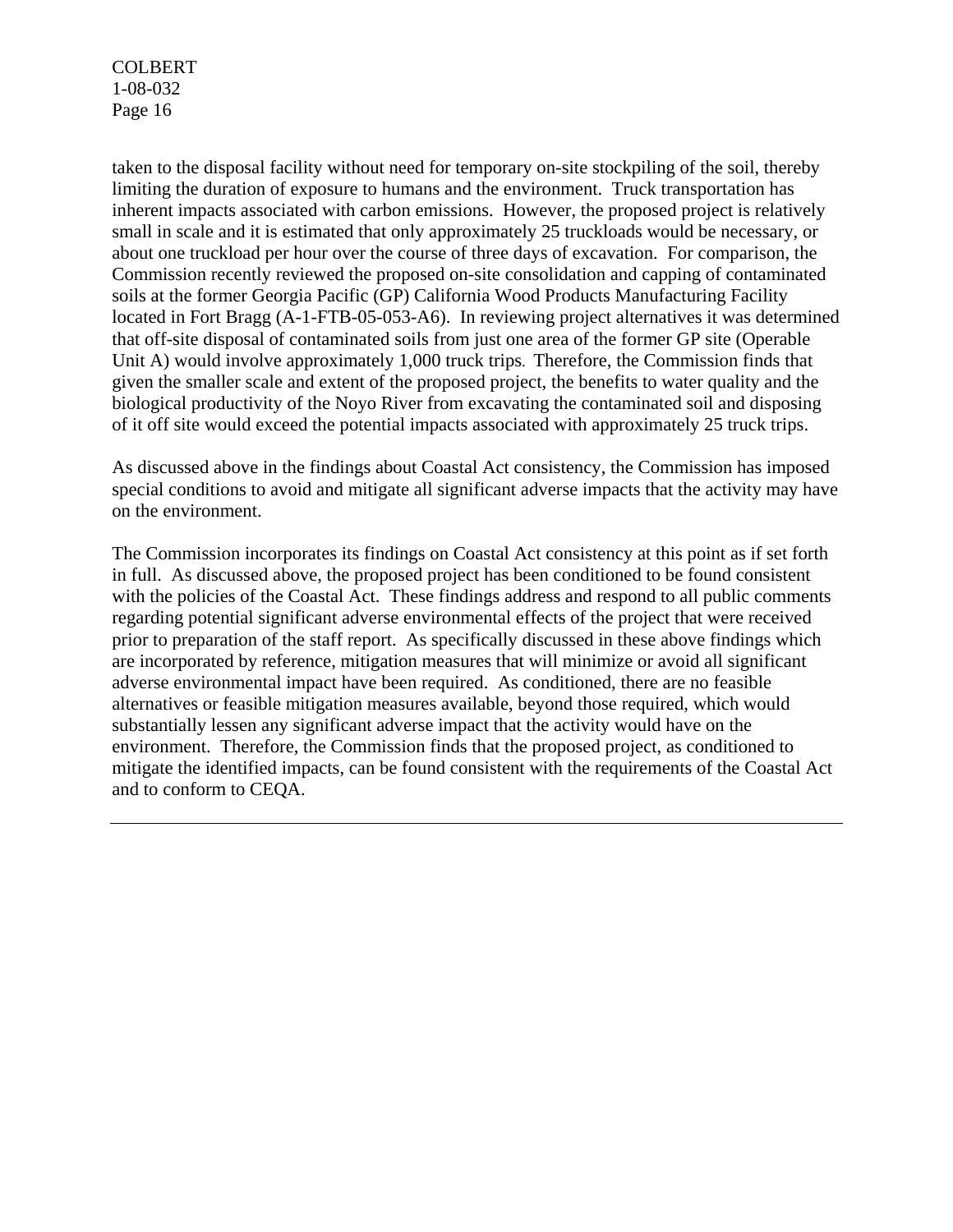## **Exhibits:**

- 1. Regional Location Map
- 2. Vicinity Map
- 3. Aerial Site Photo
- 4. Site Plan
- 5. Sampling Map & Contamination Measurements
- 6. Excerpts from October 24, 2008 Workplan
- 7. RWQCB Correspondence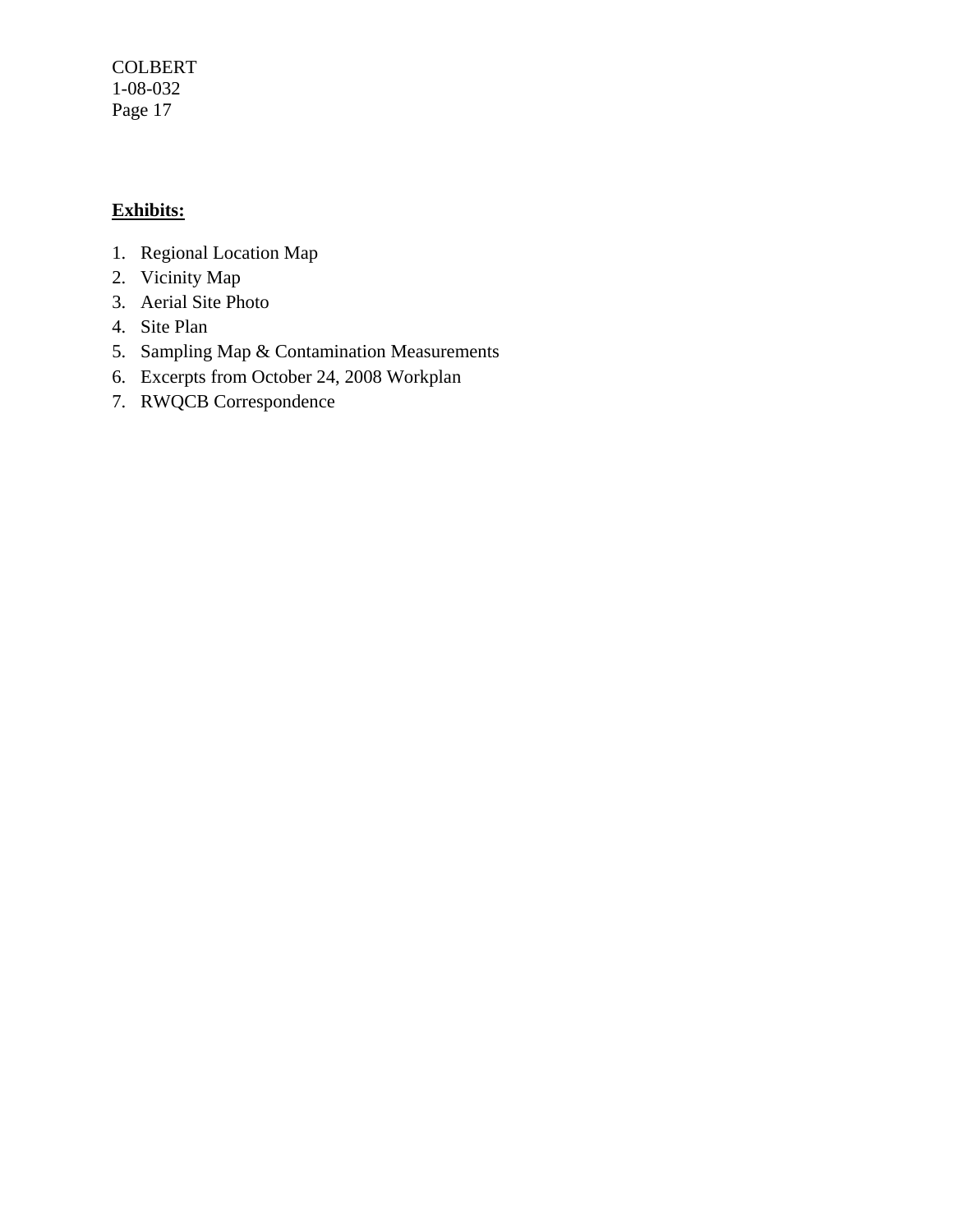## **ATTACHMENT A**

### Standard Conditions:

- 1. Notice of Receipt and Acknowledgment. The permit is not valid and development shall not commence until a copy of the permit, signed by the permittee or authorized agent, acknowledging receipt of the permit and acceptance of the terms and conditions, is returned to the Commission office.
- 2. Expiration. If development has not commenced, the permit will expire two years from the date on which the Commission voted on the application. Development shall be pursued in a diligent manner and completed in a reasonable period of time. Application for extension of the permit must be made prior to the expiration date.
- 3. Interpretation. Any questions of intent of interpretation of any condition will be resolved by the Executive Director or the Commission.
- 4. Assignment. The permit may be assigned to any qualified person, provided assignee files with the Commission an affidavit accepting all terms and conditions of the permit.
- 5. Terms and Conditions Run with the Land. These terms and conditions shall be perpetual, and it is the intention of the Commission and the permittee to bind all future owners and possessors of the subject property to the terms and conditions.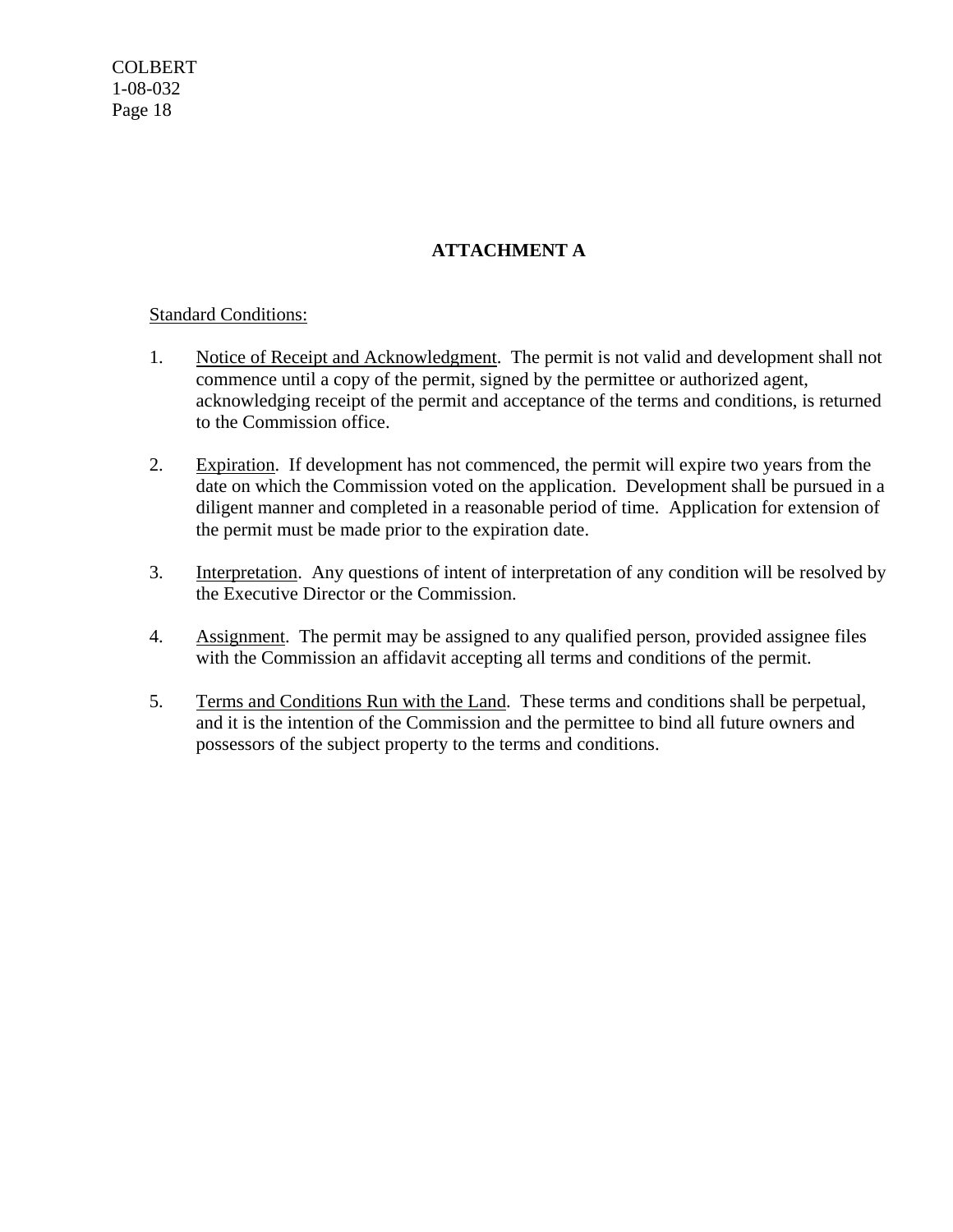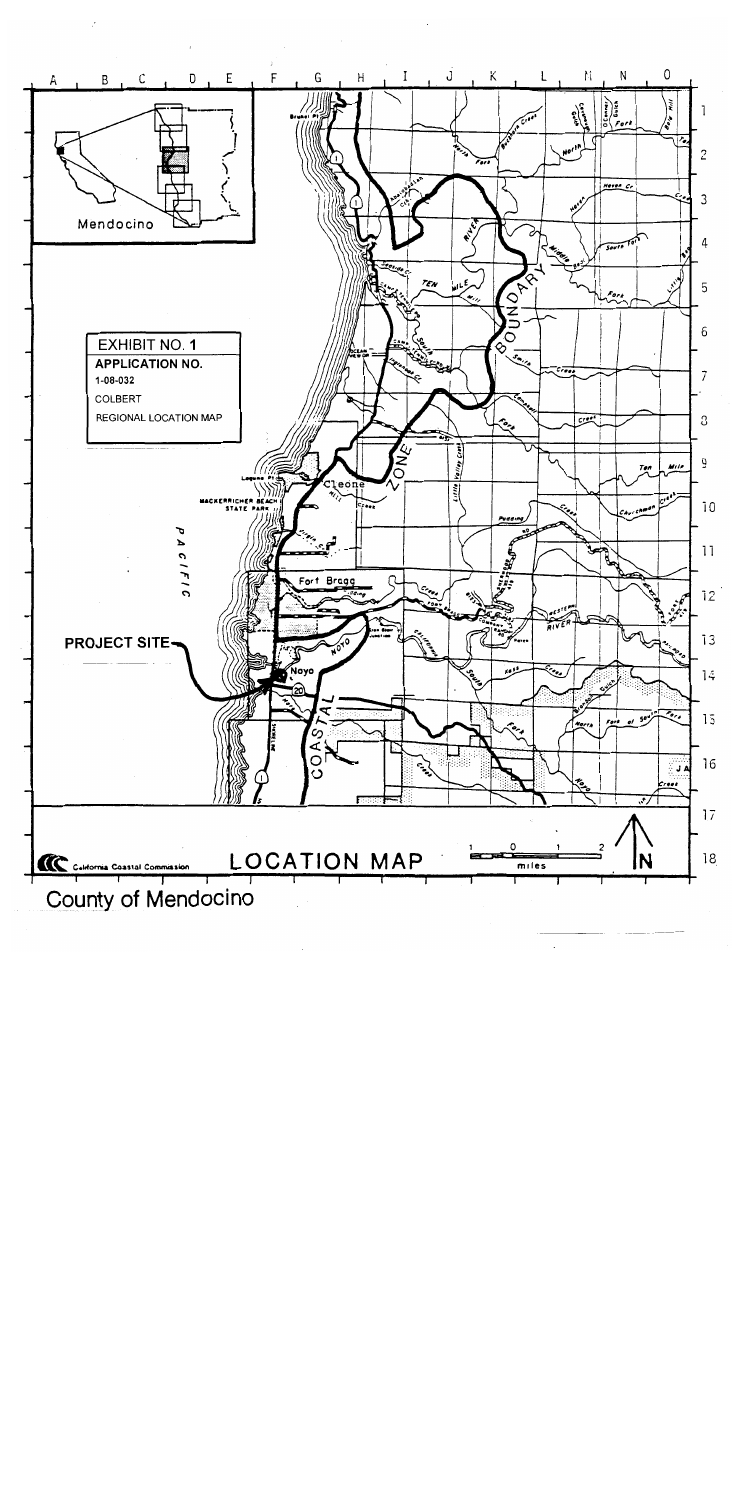

**STREAMBORN**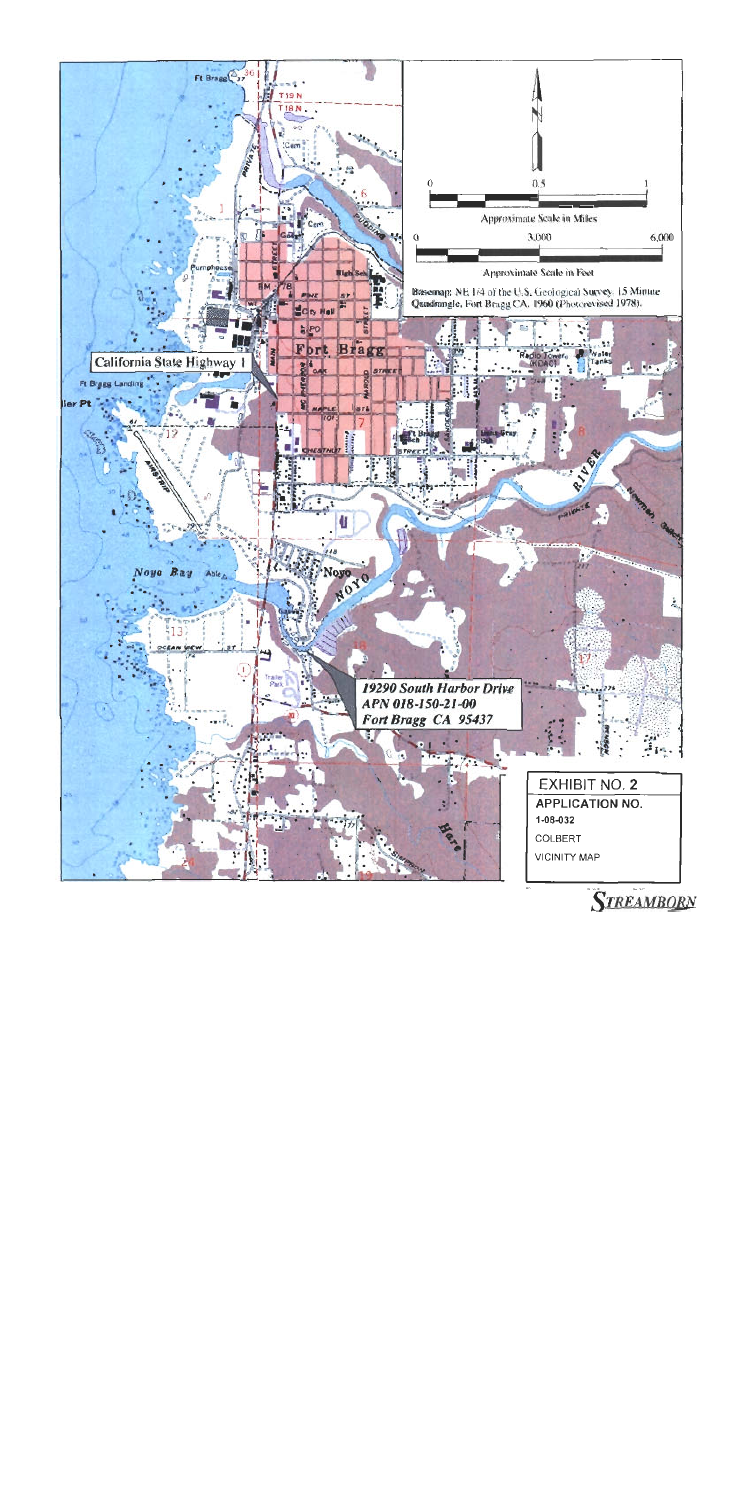

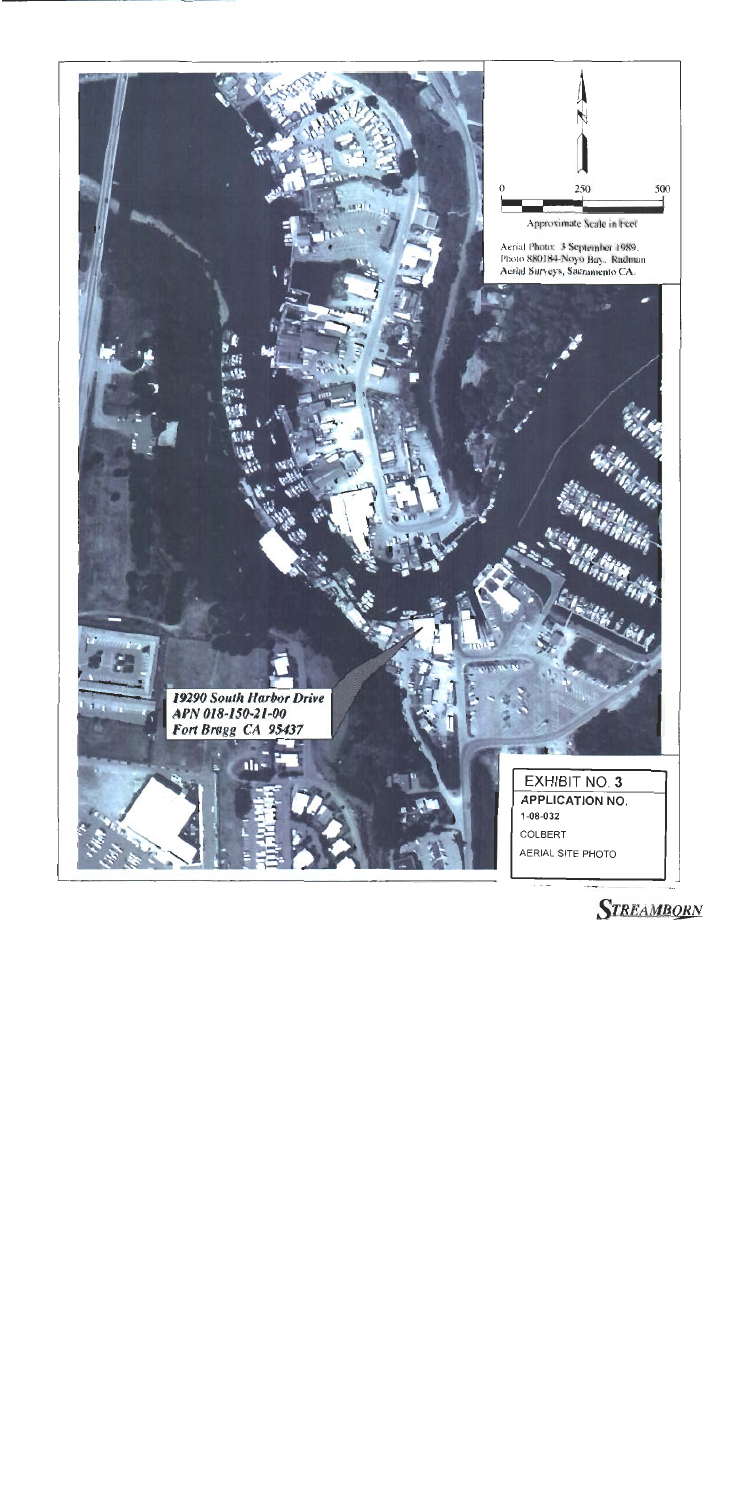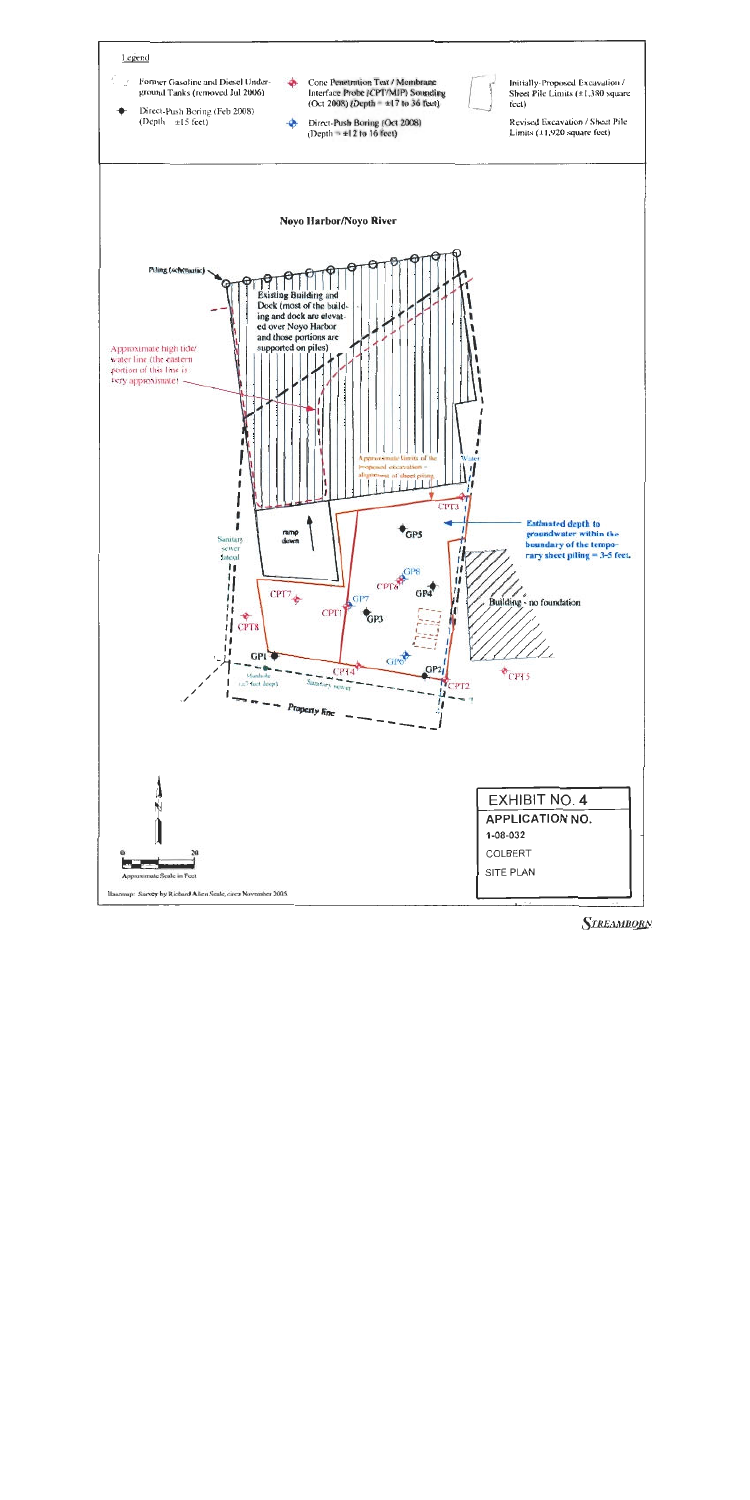

**STREAMBORN**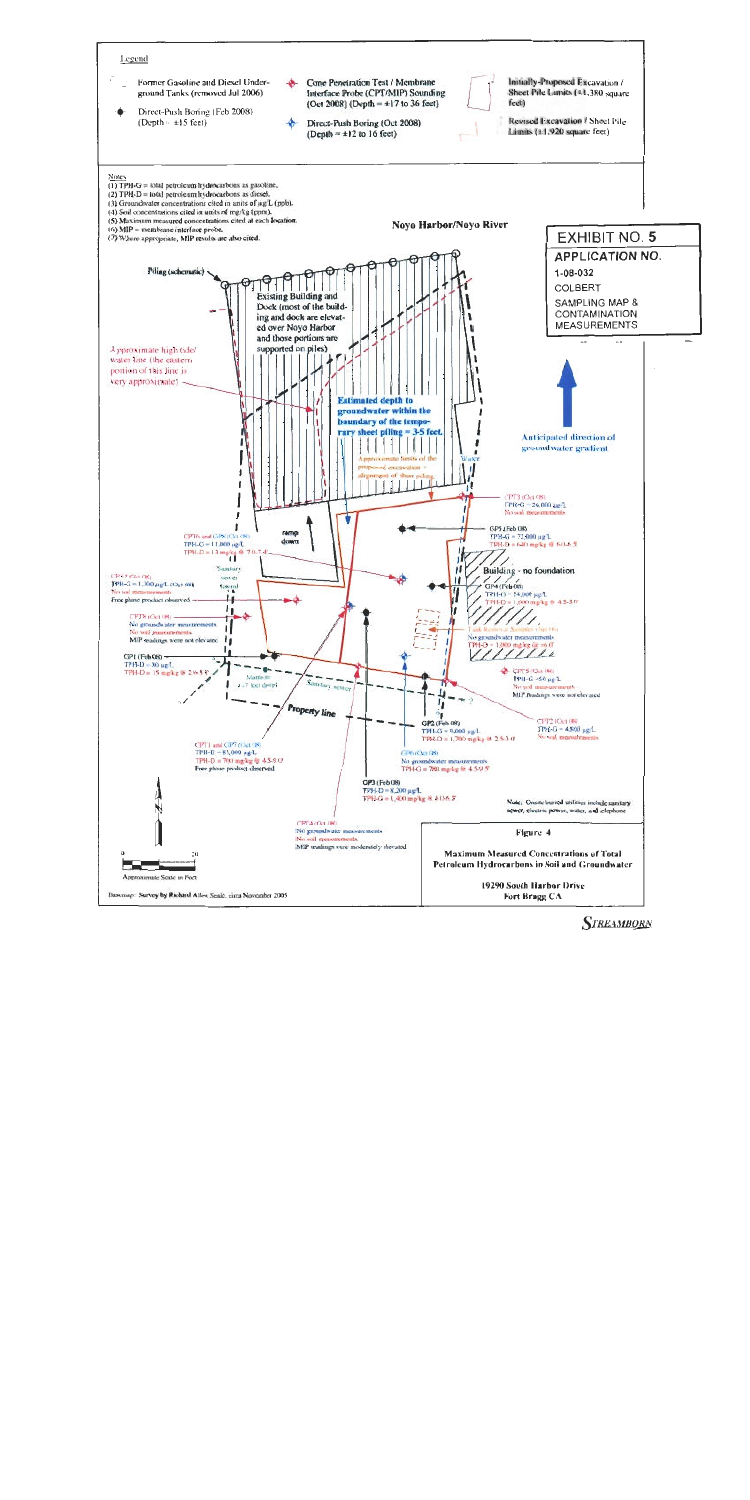

24 October 2008

Project No. P308

#### Letter Report Supplemental Soil and Groundwater Investigation Conducted 9-10 October 2008 19290 South Harbor Drive Fort Bragg CA **RWQCB Case No. 1TMC577**

Dear Ms. Colbert (ecopy):

Abbie M. Colbert

18530 North Highway 1 Fort Bragg CA 95437

This report describes our supplemental soil and groundwater investigation conducted 9-10 October 2008 at 19290 South Harbor Drive, Fort Bragg CA. The supplemental soil and groundwater investigation was performed pursuant to our workplan dated 28 July 2008 (Streamborn 2008c).

The purpose of the supplemental investigation was to:

- Confirm the cost-effectiveness of excavation as an expedited remedial measure.
- Define the depth and lateral extent of soil needing excavation.
- Collect and analyze samples of soil representative of the soil proposed for excavation. The sample analyses would be used for profiling the soil for landfill disposal.
- Define the lithology/stratigraphy below the base of the proposed excavation in order to evaluate excavation-dewatering requirements. If possible, identify continuous, low-permeability soil layers beneath the excavation into which sheet piling should be driven in order to minimize groundwater inflow during excavation.
- Collect geotechnical information for use in design of the sheet pile bracing system.

#### **EXECUTIVE SUMMARY**

The results of our work are summarized in the following:

- Table 1 provides an environmental chronology.
- Table 2 provides a bibliography.

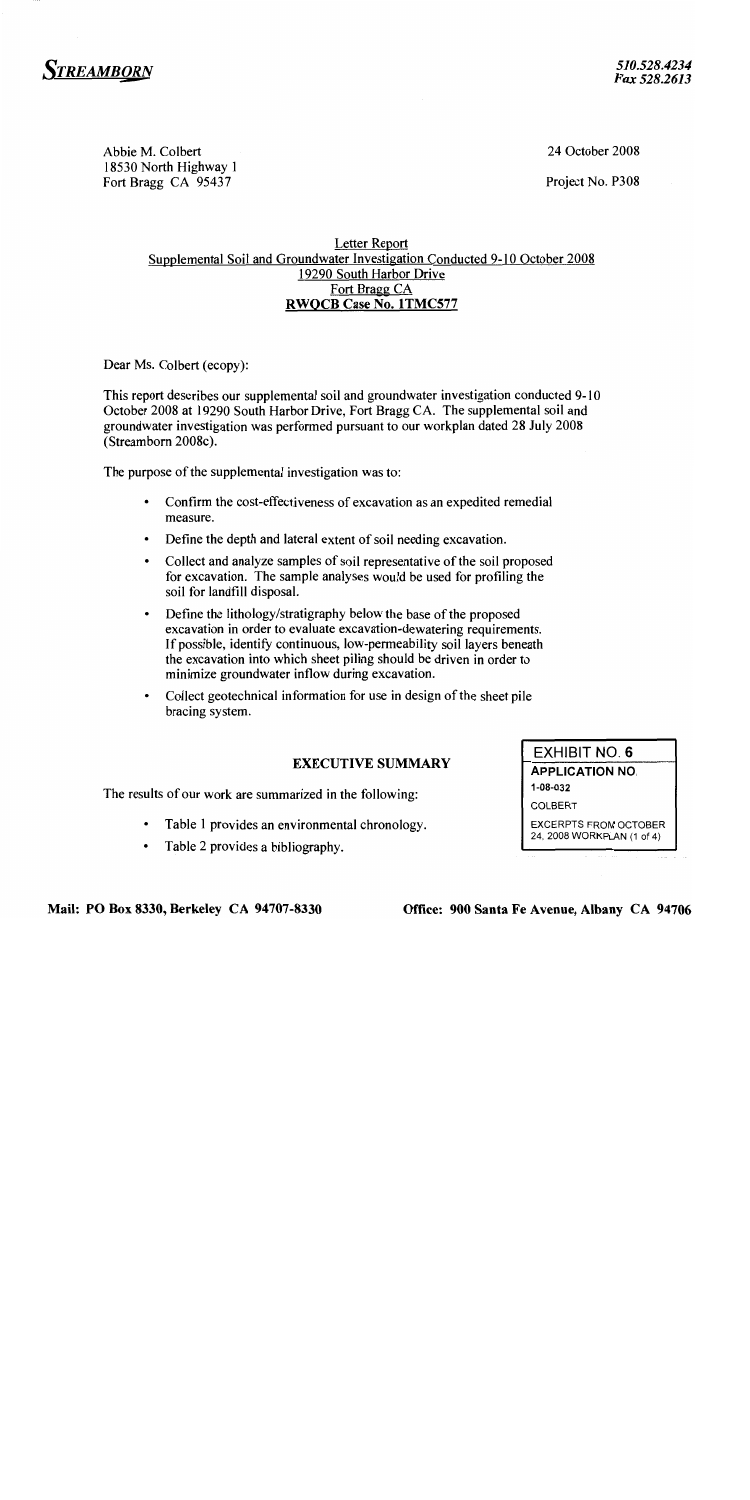#### **REVISED EXCAVATION PLAN (Figure 4)**

Figure 4 contains a plot of the maximum measured concentrations of total petroleum hydrocarbons in soil and groundwater. Either TPH-diesel or TPH-gasoline was plotted on Figure 4; whichever was greater. Based on these results, we determined that the western boundary of the planned excavation should be moved approximately 24 feet west (compared to the previously-anticipated excavation limits). This will allow the excavation to incorporate contaminated soil in the vicinity of CPT1 and CPT7 (both of which contained free phase product).

Contaminant migration toward the west could be attributed to the loading dock ramp, which could have provided a local depression in the groundwater table, inducing groundwater flow toward the loading dock at certain times of the year.

The limits of the planned excavation skirt the existing loading dock ramp. The ramp is bordered on either side by  $\pm 3$ -foot high retaining walls. Reportedly, no plans exist for the ramp or retaining walls. Given this uncertainty, we believe the excavation should avoid the ramp and retaining walls, despite the likelihood that soil contamination exists beneath at least part of the ramp.

Expanding the western boundary of the excavation will increase the footprint of the excavation from approximately 1,380 square feet to approximately 1,920 square feet. The excavation remains on the property (itself) and the excavation does not encroach on the harbor (same as before).

The revised limits of the excavation (sheet piling limits) are based on the following:

- $\bullet$ The southern limits are constrained by the existing sanitary sewer although contamination likely exists south of the sewer, it would not be cost-effective to reroute the sewer or otherwise extend the sheet piling further south.
- The eastern limits are constrained by the existing structures. Excavation further east would require dismantling and reconstructing at least some of the structures on the neighboring property.
- The eastern portions of the northern limits are constrained by the existing onsite structure. Excavation further north would require dismantling and reconstructing the structure.
- The western portions of the northern limits are constrained by the concrete retaining walls that form the loading dock ramp. There reportedly are no plans available for these retaining walls; accordingly, the excavation has skirted the loading dock ramp. It may be necessary to offset the excavation further from the retaining walls if extended footings exist (which will not be known until sheet piles are driven).
- The western limits are not physically constrained; the western limits correspond to the estimated extent of contamination.

 $\lambda$  of  $\psi$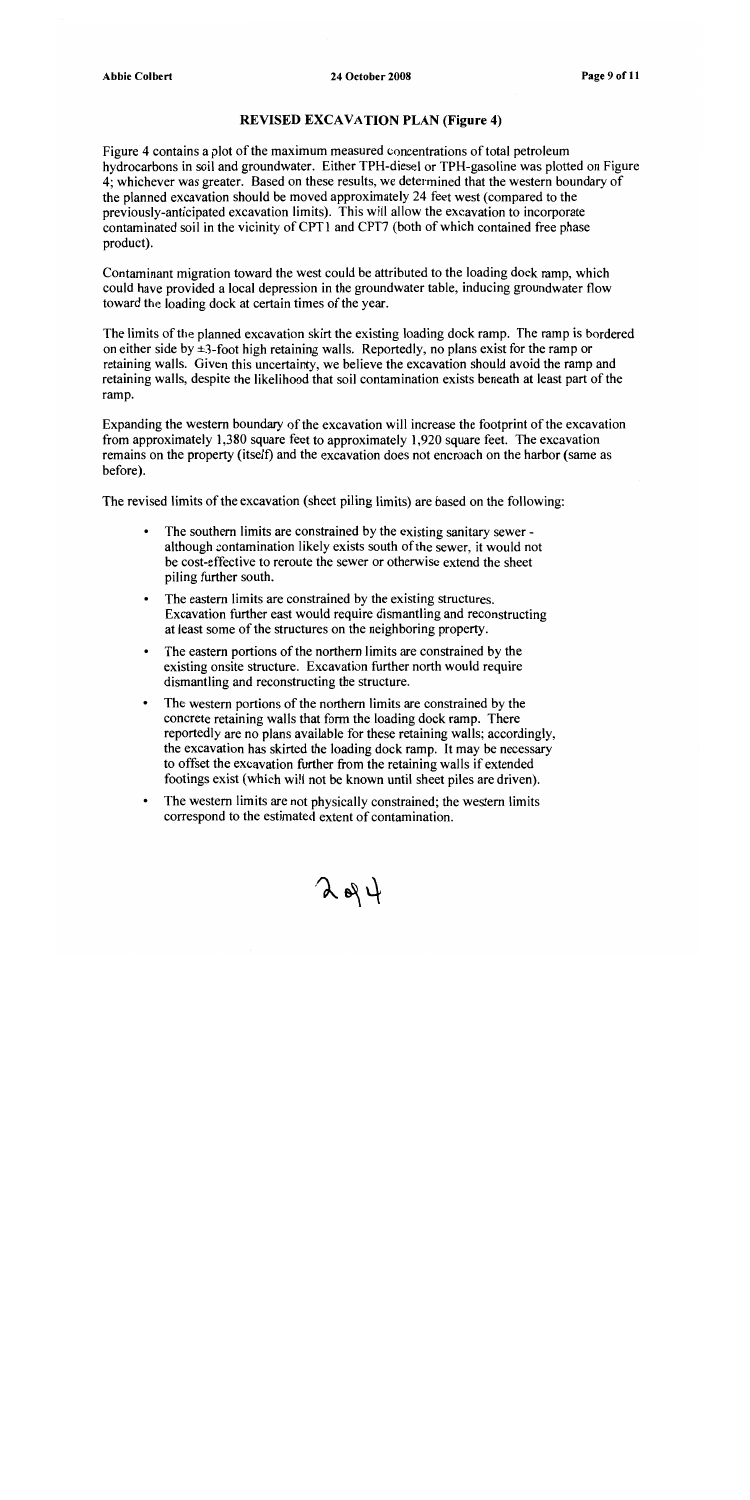Based primarily on the membrane interface probe (MIP) results (Attachment 3), along with the soil sampling results (Table 4) and the boring logs (Attachment 4), we believe the majority of significant soil contamination begins at a depth of approximately 4 feet and extends to a depth of approximately 10 feet. Accordingly, we recommend increasing the maximum depth of the excavation from approximately 8 feet (previously anticipated) to approximately 11 feet (current recommendation).

Based on the testing results obtained to date, we estimate that excavation to a depth of approximately 11 feet will achieve a soil cleanup level of approximately 10 mg/kg TPH-diesel and/or 10 mg/kg TPH-gasoline, or less. This estimate is very approximate.

During excavation, uncontaminated surface soil should be initially excavated and segregated for reuse during backfill. The total depth of the excavation should be adjusted based on observations and additional testing during the excavation process; not all of the excavation necessarily needs to extend to the maximum depth of 11 feet.

We previously anticipated that approximately 400 (bank) cubic vards of soil would be excavated; all of which would be disposed of offsite. Based on the described changes, we now estimate that approximately 780 (bank) cubic vards  $(1.920 \times 11 / 27)$  will be excavated. Of this, approximately 280 (bank) cubic yards  $(1,920 \times 4 / 27)$  will be reused as backfill and the remainder, approximately 500 (bank) cubic vards will require offsite disposal. The contaminated soil will still be disposed of offsite at an appropriately-licensed landfill. Approximately 500 (bank) cubic yards of imported soil will be needed, compared to the previously-anticipated 400 (bank) cubic yards.

The analytical testing of the composite soil samples from GP6 and GP7 revealed concentrations of TPH-diesel between 310 and 700 mg/kg and TPH-gasoline between 130 and 780 mg/kg. Assuming the contaminated soil horizon exists between approximately 4 and 11 feet, assuming the area to be excavated encompasses approximately 1,920 square feet, assuming the average unit weight of soil = 110 pounds per cubic foot  $(1.5 \text{ tons per cubic yard})$ , and assuming an average soil concentration of 505 mg/kg TPH-diesel and 455 mg/kg TPH-gasoline (the numeric average of the concentrations measured in GP6 and GP7), we estimate excavation will remove approximately 750 pounds of TPH-diesel and approximately 670 pounds of TPH-gasoline. These calculations help confirm the cost-effectiveness of excavation.

The sheet pile bracing system should be designed assuming an outside water depth of approximately 3 feet, an inside water depth of approximately 12 feet, and a maximum excavation depth of approximately 11 feet. The sheet pile bracing system should extent to a depth of at least 25 feet to encounter sufficiently low-permeability strata to minimize dewatering inflows. Additional embedment may be needed to satisfy piping concerns. Additional embedment will likely be needed to satisfy stability concerns for cantilevered piling. The contractor should retain an appropriately-licensed professional to design the sheet pile bracing system.

We believe that excavation will be cost-effective as an expedited remedial measure. Excavation should be conducted now, before monitoring wells are installed. If wells were to be installed before excavation, the wells would likely be disturbed by excavation activities and rendered useless.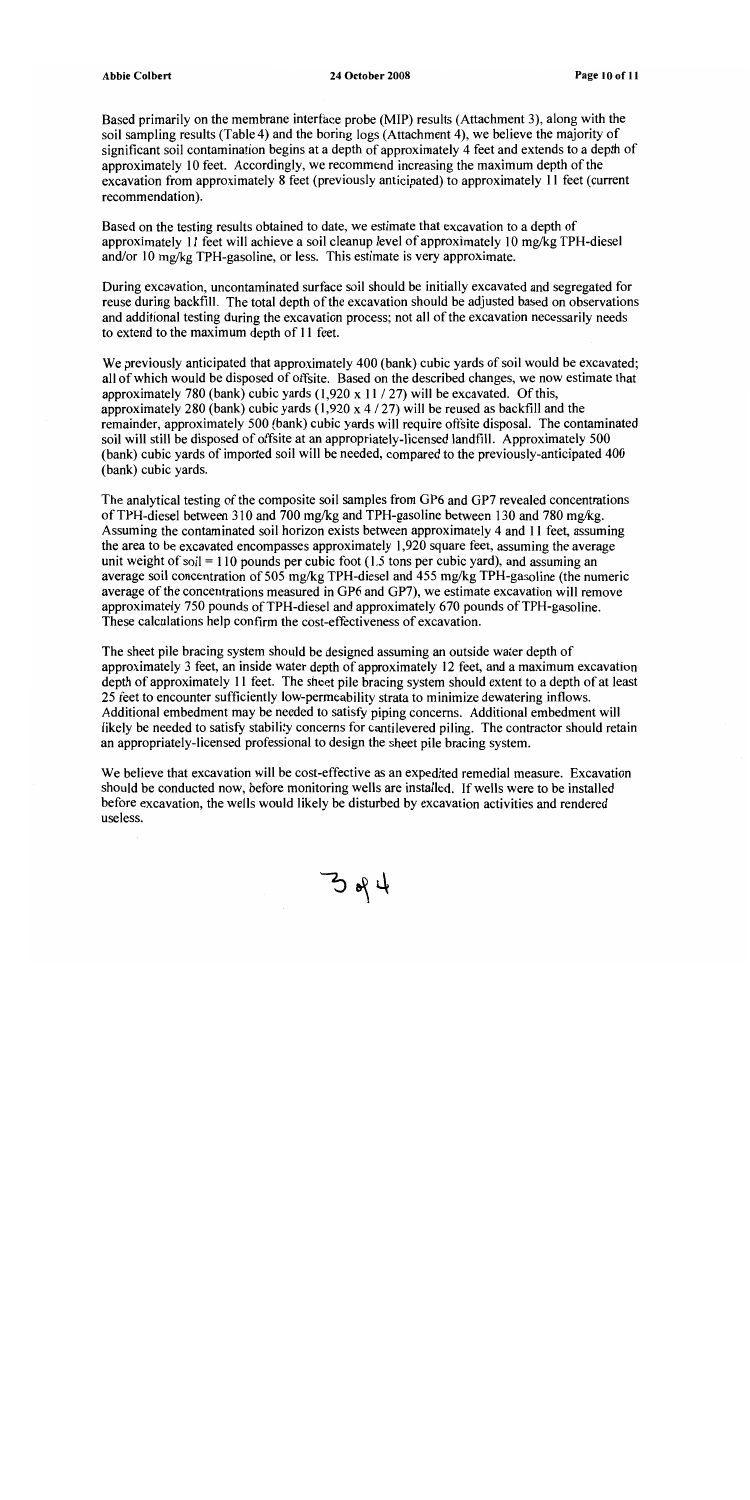#### **Abbie Colbert**

#### **24 October 2008**

It is Streamborn's professional opinion that the proposed excavation will remove the vast majority of the mass of contamination; however, physical constraints prevent exploring and excavating in all areas suspected to contain contamination. Streamborn believes there is a reasonable probability that the planned excavation, in combination with monitored natural attenuation, will be sufficient to protect human health and the environment at this site. In case these measures are insufficient, an infiltration gallery will be constructed within the excavation backfill to help facilitate further remediation.

Please contact us with any questions or comments.

Sincerely,

**STREAMBORN** 

Joseph W Cord

Douglas W. Lovell, PE Geoenvironmental Engineer

Attachments



Beth Lamb/North Coast Regional Water Quality Control Board, Santa Rosa CA (ecopy) cc: Annette Poteracke/Underground Storage Tank Cleanup Fund (ecopy) Bryan Paulson/Paulson Construction, Albion CA (hardcopy)

424

This report was uploaded to Geotracker (geotracker.swrcb.ca.gov)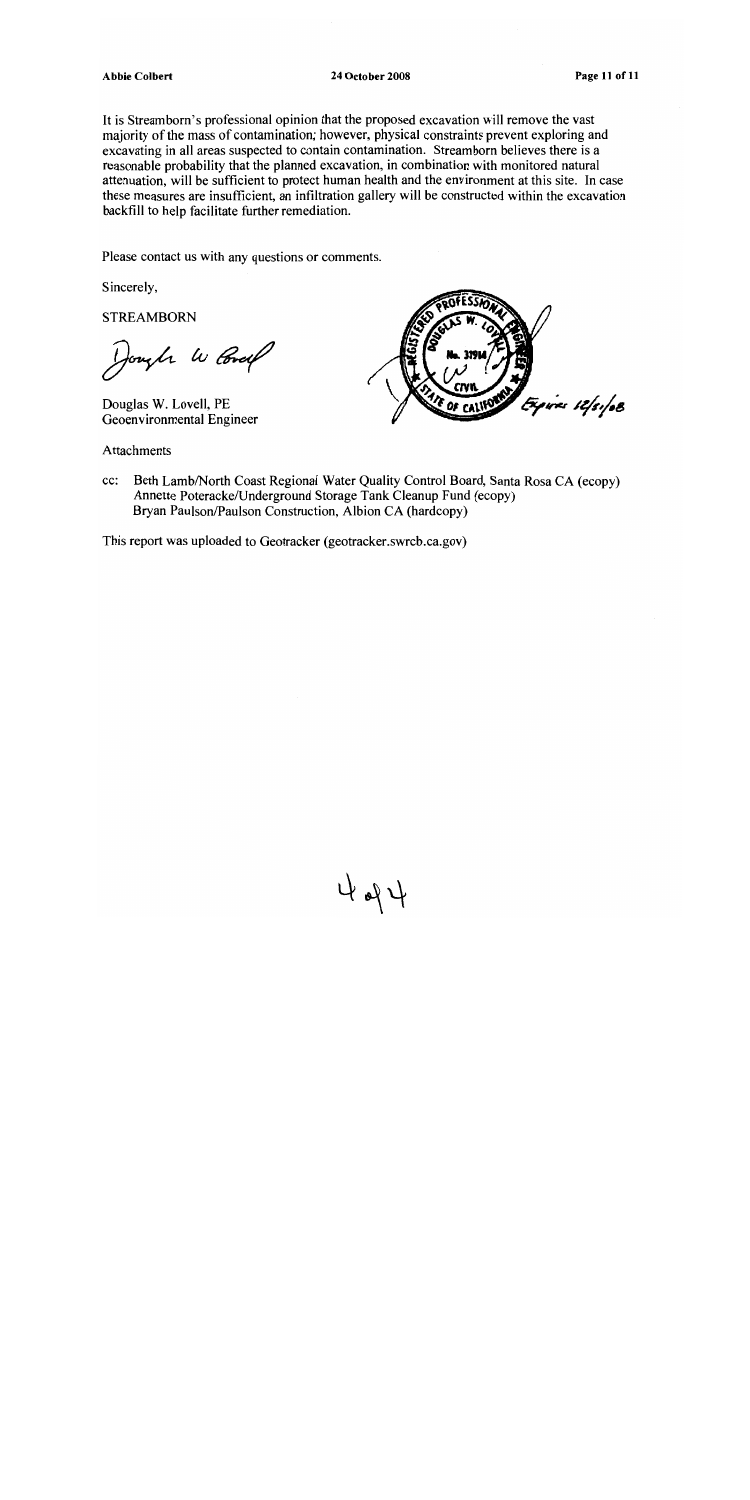

# **California Regional Water Quality Control Board North Coast Region**

**Bob Anderson, Chairman** 

Linda S. Adamı Secretary for **Environmental Protection** 

www.waterboards.ca.gov/northcoast 5550 Skylane Boulevard, Sulte A, Santa Rosa, California 95403 Phone: (877) 721-9203 (toll free) · Office: (707) 576-2220 · FAX: (707) 523-0135



Schwarzenegger Governor

**November 7, 2008** 

Mr. Larry Colbert Mrs. Abbie Colbert 18350 North Highway 1 Fort Bragg, CA 95482

Dear Mr. and Mrs. Colbert:

Subject: **Revised Excavation Work Plan** 

File: Colbert Property, 19290 South Harbor Drive, Fort Bragg, Case No. **1TMC577** 

North Coast Regional Water Quality Control Board (Regional Water Board) staff has reviewed Supplemental Soil and Groundwater Investigation Conducted 9-10 October 2008 (Letter Report) dated October 24, 2008, and prepared by Streamborn for the Colbert property at 19290 South Harbor Drive, Fort Bragg, California. The Letter Report included results of sampling from shallow groundwater at seven locations and from soil at three additional locations. Results of this sampling show that contamination is more extensive than previously believed. The Letter Report recommends expanding the western limits of the planned excavation and increasing the depth of the excavation from 8 feet to 11 feet. Staff concurs with the proposed excavation plan to remove heavily impacted soils as a cost-effective and expedited remedial measure.

If you have any questions, please call me at (707) 576-2669.

Sincerely,

H Lam A

Beth Lamb, C.E.G. **Engineering Geologist** 

BML. 110708\_Colbert4.doc

EXHIBIT NO. 7 **APPLICATION NO.** 1-08-032 **COLBERT** RWQCB CORRESPONDENCE  $(1 of 3)$ 

Pete Lohman, Mendocino County, Division of Environmental Health, 501 Low CC: Gap Rd., Rm 1326, Ukiah, CA 95482-3734 Doug Lovell, P.O. Box 8330 Berkeley, Ca 94707-8330 Howard Makela, 19335 Benson Lane, Fort Bragg, CA 95437

California Environmental Protection Agency

Recycled Paper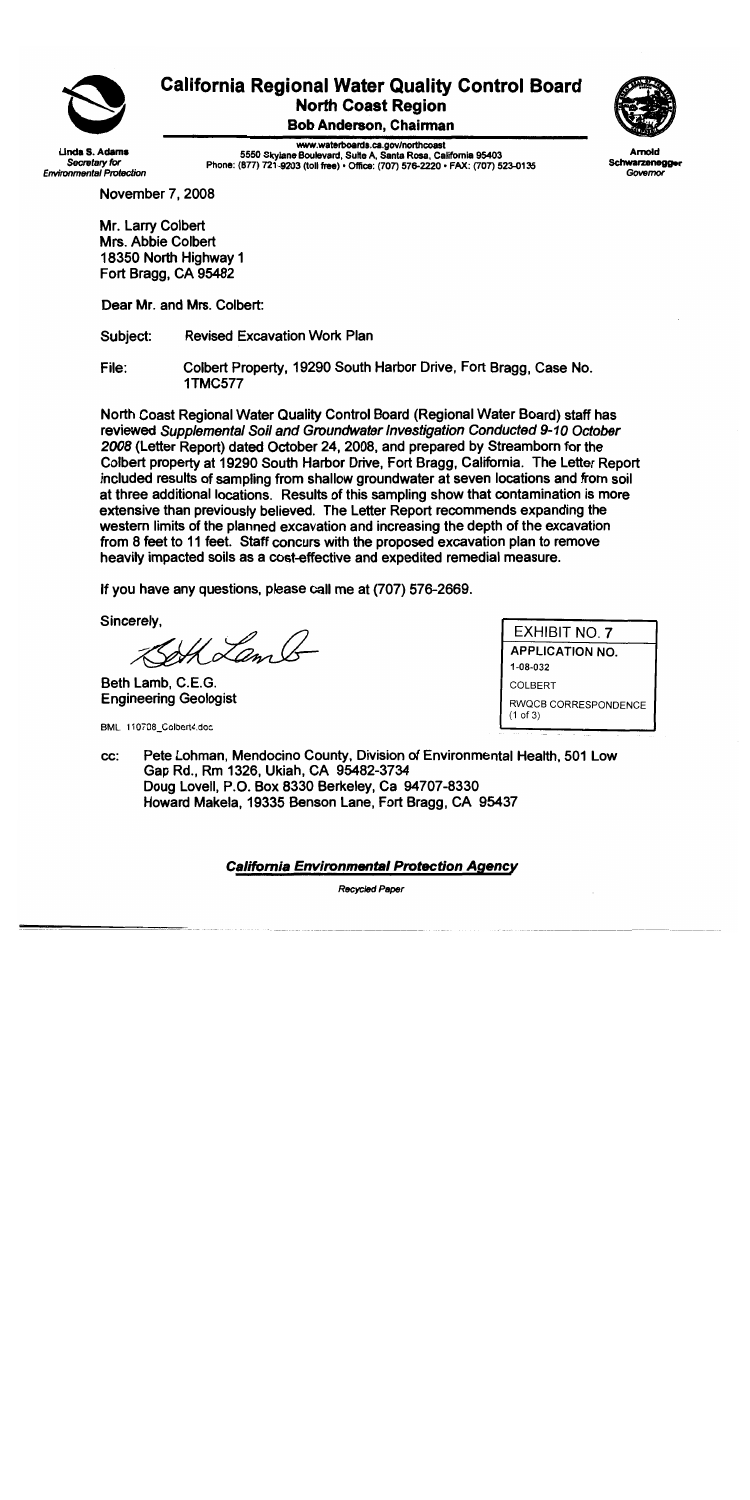

# **California Regional Water Quality Control Board North Coast Region**

**Bob Anderson, Chairman** 

inda S. Adama Secretary for **Environmental Protection** 

www.waterboards.ca.gov/northcoast 5550 Skylane Boulevard, Suite A, Santa Rosa, California 95403 Phone: (877) 721-9203 (toll free) · Office: (707) 576-2220 · FAX: (707) 523-0135



Schwarzenegge Governor

**August 11, 2008** 

Mr. Larry Colbert Mrs. Abbie Colbert 18350 North Highway 1 Fort Bragg. CA 95482

Dear Mr. and Mrs. Colbert:

Workplan for Excavation and Groundwater Monitoring Subject:

Colbert Property, 19290 South Harbor Drive, Fort Bragg, Case No. File: **1TMC577** 

North Coast Regional Water Quality Control Board (Regional Water Board) staff has reviewed for Workplan Excavation and Subsequent Groundwater Monitoring (Workplan) dated July 28, 2008, prepared by Streamborn for the Colbert property at 19290 South Harbor Drive, Fort Bragg, California. The Workplan outlines a scope of work to excavate the area of highly impacted soil and groundwater to a depth of 8 feet. The limits of the excavation will be determined by the results from cone penetrometer (CPT) and membrane interface probe (MIP) soundings done prior excavation. In addition, the aroundwater will be extracted during the excavation. Backfilling of the excavation will include emplacement of an oxygen-releasing compound (ORC Advanced) and installation of an infiltration pipe for anticipated further in-situ remediation. Also included in the workplan is the installation of four monitoring wells both on and off site.

Staff finds that this scope of work is generally acceptable with the following comments:

- A grab groundwater sample should be collected from each of the CPT borings in  $\bullet$ order to obtain vertical characterization of the groundwater at this site.
- Considering the proximity of the excavation to the Noyo River (approximately 30)  $\bullet$ feet) it may be necessary to extract a large volume of groundwater to dewater the excavation. It may be prudent to obtain a permit to discharge this water to the sanitary sewer, instead of containing the water on-site to be disposed after excavation at an appropriate facility.
- The addition of an oxygen-releasing compound (ORC) to the subsurface will  $\bullet$ require coverage under the General Waste Discharge Requirements (WDRs) Order No. R1-2004-0021 for In Situ Bioremediation of Petroleum Hydrocarbons by the Addition of Nutrients, Microorganisms and/or an Oxygen Source to Groundwater and/or Soil. A Notice of Intent (NOI) to comply with WDR Order

#### **California Environmental Protection Agency**

Recycled Paper

ふれふ